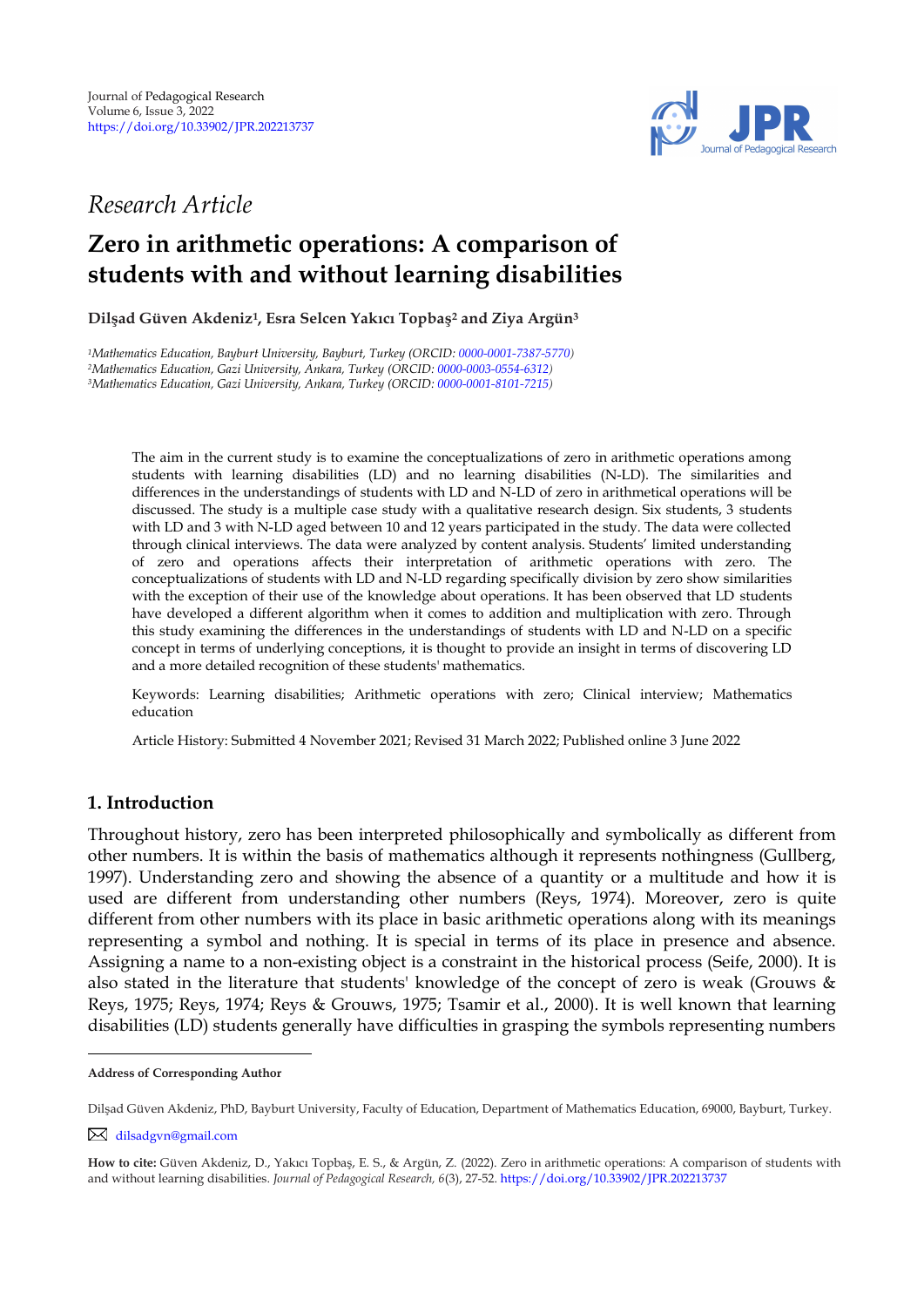and performing activities that require manipulation of these symbols such as addition and subtraction (Mejias et al., 2012). Examining understanding of zero in arithmetic operations among LD students who indicated that they have difficulty in four operations (Geary 1990; Gersten et al., 2005; Gersten et al., 2008; Namkung & Peng, 2018; Siegler & Shrager, 1984) would be useful in revealing the students' errors and misconceptions about operations. In fact, for the effectiveness of intervention studies conducted with LD students, first of all, the differences in their understanding should be revealed. It is thought that the concept of zero can provide a strong ground for this and provide different perspectives on the teaching of operations. Considering the concept of zero, which is generally investigated in the context of the division operation in the literature (e.g., Crespo & Nicol, 2006; Grouws & Reys, 1975; Reys & Grouws, 1975; Tsamir & Sheffer, 2000), in the framework of all four arithmetic operations can provide insights regarding the concept and operations. In this context, the aim of the present study is to examine the understandings of students with LD and no learning disabilities (N-LD) of the concept of zero in arithmetical operations. In the study, the similarities and differences in the understandings of students with LD and N-LD of the concept of zero in arithmetical operations will be discussed.

#### **1.1. Theoretical Framework**

#### *1.1.1. The Concept of Zero*

It took a long time for societies to confront, represent, and include the idea of zero (Sarama & Clements, 2009). The reason for this difficulty may go beyond assigning numbers to a series of objects; beside the point that zero differs from other numbers with its meaning, it is a number that causes problems in basic arithmetic operations that students encounter in primary school. Zero, which is the identity element of the addition operation in number systems and the only element of the rational numbers that does not have an inverse element in multiplication, is an exception by behaving differently from other numbers in the basic arithmetic operations that these students face. The fact that a student with the idea that addition and multiplication operations increase the number becomes aware that adding zero to a number does not change the number and that multiplication of a number by zero results in zero may provoke a cognitive conflict that must be turned into an opportunity. Zero is not a counting number unlike the other natural numbers, yet it has the feature of being a placeholder. Thus, understanding the concept of zero means understanding the meanings and uses of the zero number and the reasons behind the algorithms and operations for this and understanding the concepts of number, place value, and placeholder. The related literature includes some studies supporting the findings reported by Inhelder and Piaget (1969) showing that students cannot grasp zero as expected until formal operations are acquired (e.g., Blake & Verhille, 1985; Catterall, 2006; Reys & Grouws, 1975; Seife, 2000; Tsamir et al., 2000; Wheeler & Feghali, 1983). Understanding the number zero and its use as a counterpart supports understanding of all these concepts and algorithms that are essential for primary education. However, studies have shown that students' knowledge of the concept of zero is weak (Grouws & Reys, 1975; Quinn et al., 2008; Reys, 1974; Reys & Grouws, 1975; Tsamir et al., 2000).

The related literature indicates that the concept of zero is investigated in terms of its interpretation in the division operation (Crespo & Nicol, 2006; Grouws & Reys, 1975; Reys & Grouws, 1975; Tsamir & Sheffer, 2000), whether it is an odd or even number (Levenson et al., 2007), with negative numbers in the transition from arithmetic to algebra (Gallardo & Hernández, 2005) or in the transition from natural numbers to integers (Gallardo & Hernández, 2006), and the context of an empty set (Merritt & Brannon, 2013). It can also be seen that the majority of the few studies examining zero with all its meanings and uses were carried out with student teachers (Wellman & Miller, 1986; Wheeler & Feghali, 1983). Therefore, there is a need for studies examining students' understanding of zero by including its meanings and uses in arithmetic operations. In the present study the understanding of students with LD and N-LD of zero in arithmetic operations was investigated.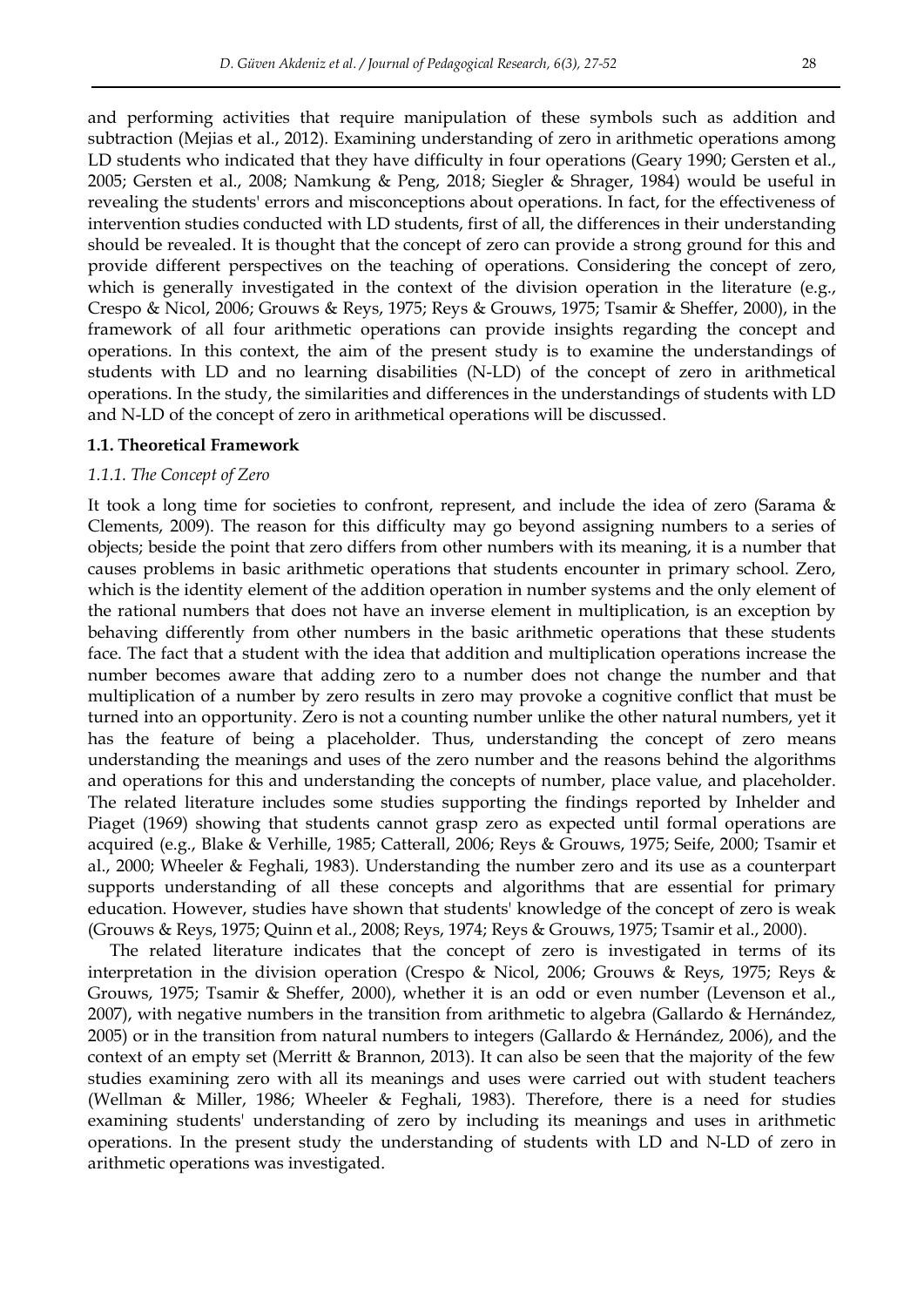## *1.1.2. Zero in Operations*

Zero has a history shorter than that of other single-digit numbers. Since zero is a number, mathematicians reasoned they would be able to perform operations with zero. However, zero has caused different perspectives and some problems in arithmetic operations (Joseph, 2008; Nath, 2012; Sen & Agarwal, 2015). Below the role and structure of zero in operations are described.

**Zero in addition and subtraction.** The concept of zero has an identity element role in addition. The reason for this comes from the meaning of adding, combining, and increasing multiplicities. When you add a zero to any number, combine the quantity of absence with the amount of the asset, or increase the amount of the asset by the amount of absence, you will still get the amount of the asset. Therefore, where *a* is any real number, *a+0=0+a=a*.

Since every element in the set of natural numbers is not inverse with respect to addition, subtraction is defined as decreasing. In the subtraction process, which is defined as the opposite of addition, in the context of decrease, when you subtract itself from a number or when you subtract itself from an asset amount, the number you will get will be zero, which represents absence. The result of the operation will not change when the amount to be subtracted is zero in the set where the subtraction is defined, in other words, when you subtract a number that expresses absence from a quantity, that is, zero. Subtracting a number from zero makes sense when our number set is integers. This is understandable for students only at the secondary school level, where integers are introduced (Ministry of National Education of Turkey [MoNE], 2018).

**Zero in multiplication and division.** The role of the concept of zero in multiplication and division is critical. In accordance with the repeated addition meaning of multiplication, when we multiply zero by an *a* number or an *a* number by zero, the zero is added as the number *a* and the result is zero. Thus, a number multiplied by zero or zero multiplied by a number is zero. In other words,  $ax0 = 0xa = 0$  for the number a. Therefore, in the multiplication operation, the absorbing element is attributed to the zero.

Things get more complicated when it comes to zero and division. Zero divided by zero, a nonzero number divided by zero, and zero divided by a nonzero number are important mathematical points that need to be examined.

- Mathematicians have made different claims in the past about the division of zero by zero. For example, famous Indian mathematician Brahmagupta claimed that  $\frac{0}{0} = 0$  (Boyer & Merzbach, 2011) even though he knew that any number multiplied by zero is zero. In the equation  $0xa = ax0 = 0$ , the idea arises that the missing factor is uncertain because a is any number. Here, as a is a finite number, it can be said that the equality of  $\frac{0}{0} = a$  is provided for all values. However, it is not clear which value of  $a$  we will get. Hence,  $a$  can be any number. Therefore,  $\frac{0}{0}$  is also indefinite since *a* is indefinite.
- The division of a non-zero number by zero has a similarly complex structure. Considering that division is the inverse of multiplication, the idea arises that no matter what number we multiply by zero, an a number other than zero cannot be obtained and such a number does not exist, that is, it is undefined. For  $\frac{a}{0} = x$ ,  $a = 0$ . x is contradicted by the fact that a is a non-zero number, so the operation  $\frac{a}{0}$  is not meaningful and an undefined concept emerges.
- If zero is divided by a number, it is concluded that  $\frac{0}{a}$  is zero, in accordance with the idea of equal partition, with *a* being a non-zero number.

## *1.1.3. Learning disability*

An individual with a learning disability is described by the Ministry of National Education of Turkey as follows (MoNE, 2006):

the individual in need of special education and support that arise in one or more of the information retrieval processes required to understand and use the written or oral language, and because of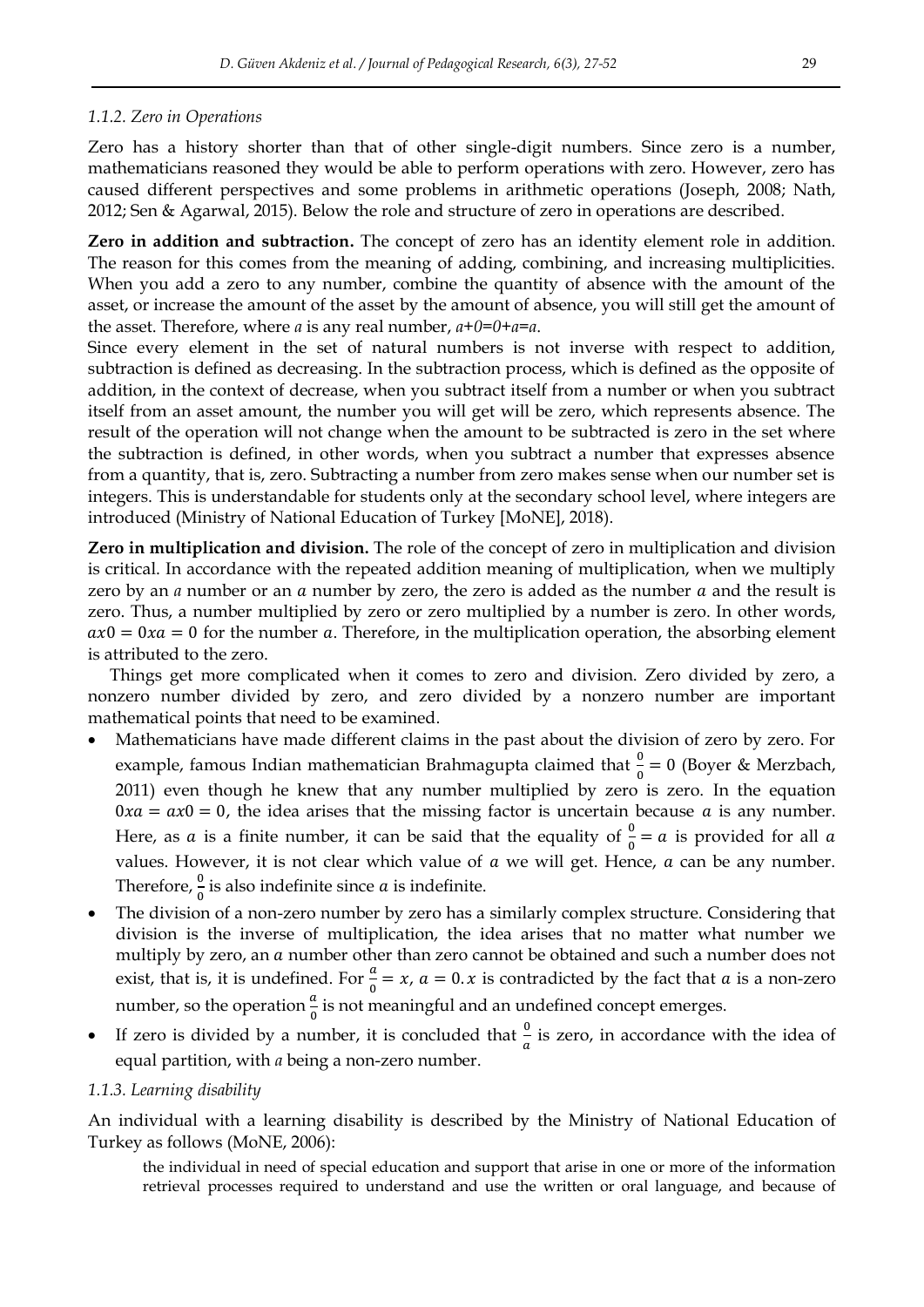difficulties in listening, speaking, reading, writing, spelling, concentrating, or mathematical operations.

Upon examination, it can be seen that the definition used in the Individuals with Disabilities Educational Act is similar:

"specific learning disability" means a disorder in one or more of the basic psychological processes involved in understanding or in using language, spoken or written, a disorder of which may manifest itself in an imperfect ability to listen, think, speak, read, write, spell, or to do mathematical calculations (Council for Exceptional Children, n.d).

Two of the 6 symptoms of learning disability identified by the American Psychiatric Association [APA] relate to the field of mathematics (APA, 2013). These symptoms are difficulties in perceiving numbers, in developing number facts or calculations, and about mathematical reasoning. Similarly, it is stated that students with LD in mathematics exhibit weaknesses in number-related processes and procedures (e.g., subitizing, symbolic number comparison, number line estimation) (Andersson & Östergren, 2012) and a 10-year-old student with a mathematics learning disability is at the level of 5-year-old child with normal development (Piazza et al., 2010).

#### **1.2. Current Study, Rationale and Research Questions**

Geary (1990) found that students with LD frequently make mistakes in calculating and retrieving from memory (difficulty in remembering very simple number combinations such as 7 – 5 or 3x7), use immature calculation strategies, and choose weak strategies. Students with LD may continue to count with their fingers when their peers have already abandoned this habit. Their strategies for addition operations may not be developed (for example, for 3+8, identifying 3 concrete objects first and then adding 8 concrete objects, and counting how many they are). For example, they may not use a stronger strategy such as starting the addition process by adding on 8 (Siegler & Shrager, 1984) or they rely on some inefficient counting strategies such as counting all numbers (1, 2, 3, 4, 5, 6, 7 for  $3 + 4 = 7$ ) (Namkung & Peng, 2018). They are not aware of the commutative property of addition and that the same result is obtained when they add 8 to 3 (Gersten et al., 2005; Gersten et al., 2008). Goldman, Pellegrino, and Mertz (1988) claim that these students can automatically perform these operations like their peers by using the technique of counting on (by taking 2 + 9 as 9 + 2). However, the performance of the students in routine applications, including the basic arithmetic operations, is not an indicator of mathematical thinking (Schoenfeld, 1994). Therefore, the failure of a student with LD in routine operations does not necessarily mean that s/he cannot think or will not be able to think mathematically. It is stated in the literature that LD students may have different understandings of mathematical concepts (Güven Akdeniz & Argün, 2018; 2021; Lewis, 2014). It seems important to examine these different understandings and thinking in depth in order for students to be better comprehended in terms of their mathematical learning. An indepth analysis of the understanding of operations with zero by a qualitative study may provide an insight into LD students' understanding of the four operations. Although zero is a difficult concept to learn, it provides an opportunity for a profound reasoning process (Wellman & Miller, 1986). Therefore, through the present study examining the differences in the perceptions and thinking of students with LD and N-LD on a specific concept in terms of their underlying understandings, it is thought to provide an insight in terms of understanding LD and a more detailed recognition of these students' mathematics. In this sense, our study will aim to answer the following questions:

- What and how are the understandings of zero in arithmetic operations of the students with LD and N-LD?
- What are the similarities and differences in the understandings of the students with LD and N-LD of the concept of zero in arithmetical operations?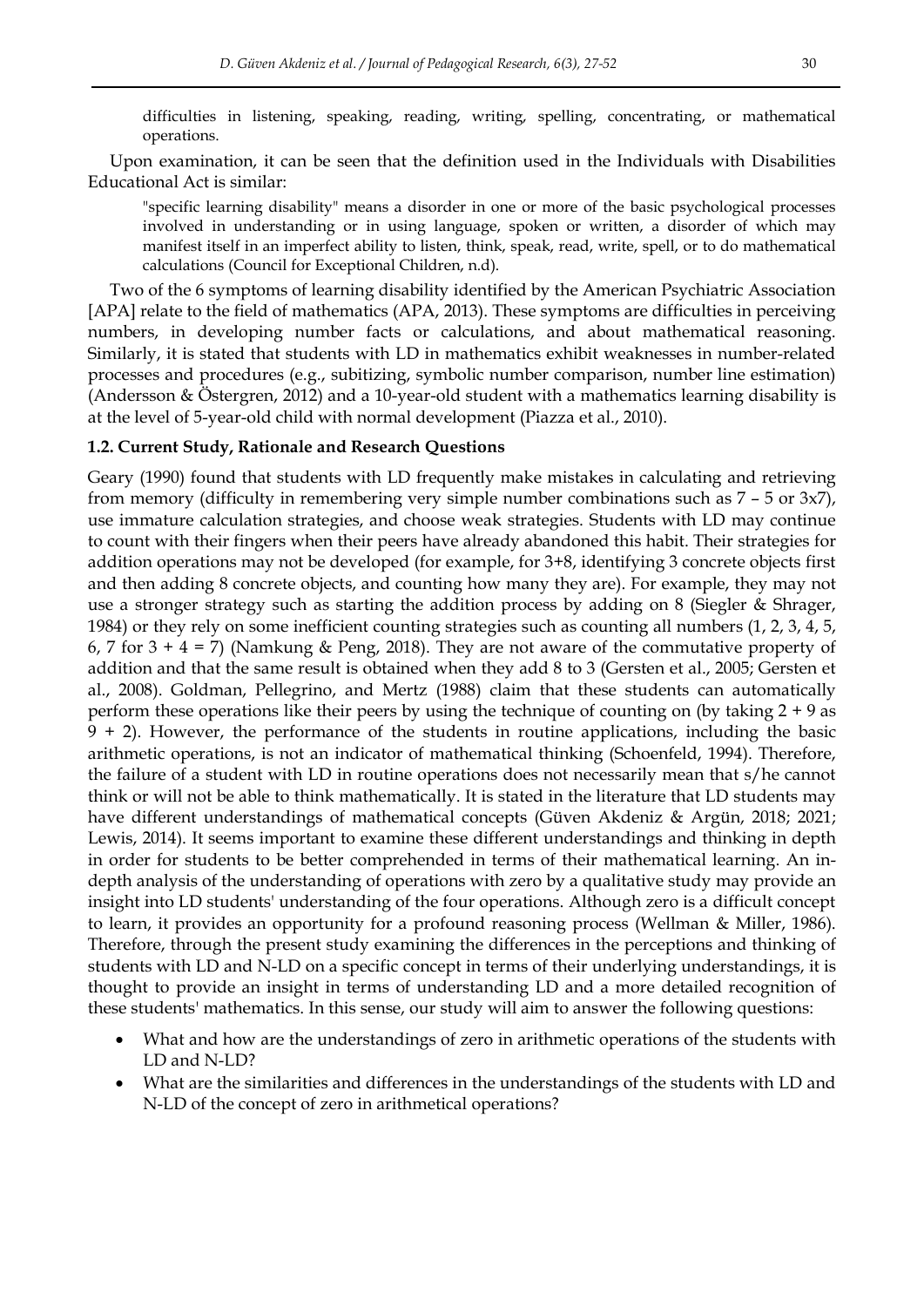## **2. Method**

#### **2.1. Research Design**

The present study, which thoroughly examines and reveals the similarities and differences in understanding of the concept of zero among students with LD and N-LD, is a multiple-case study with a qualitative research design (Yin, 2003). The existing insights of the students with LD and N-LD were revealed without any intervention (Stake, 1995; Yin, 2013). The case of the study consists of students with LD and N-LD. Students' understanding of the concept of zero is the unit of analysis in the study.

#### **2.2. Study Group**

The participants of the study were 3 students with LD (Mert, Serkan, Ilayda, the names are pseudonyms) and three students with N-LD (Elya, Kaan, Aybars, the names are pseudonyms). While the students with LD were in the 10 and 12 age range, those with N-LD were  $4<sup>th</sup>$  grade students 10 years old.

The LD participants in the study were selected from among students who were determined to have LD by the local Counseling and Research Center. Those in the N-LD group, on the other hand, were chosen from among students with high achievement level, taking the opinion of their teachers in account, to ensure no chance of LD. All of the students were living in the same city but attending different schools. The LD students were attending the same special education center. The LD students were contacted through the special education center they were attending.

Participants were selected by criterion sampling, a purposeful sampling method. As the research includes division by zero and division of zero in the category of various uses of zero, it was thought appropriate to include 4th graders in the study (see MoNE, 2018) due to the fact that zero-zero or zero-division operations were included in the study. However, considering the fact that the students with LD are two years behind their peers (APA, 2013; Judge & Watson, 2011), the LD students in the age range of 10-12 were chosen in order to use the same interview form as for the N-LD students. We took care to choose N-LD students at the age of 10 ( $4<sup>th</sup>$  grade), with similar achievement levels, not low (to ensure they do not have LD), who were not diagnosed with LD and not likely to have them. Due to the heterogeneous nature of the students with LD (Namkung & Peng, 2018; Pierangelo & Giuliani, 2006), we did not insist that they be at the same grade level since they may differ in terms of academic achievement despite being at the same grade level. For this reason, students were selected on a voluntary basis, with approval from their parents.

#### **2.3. Process**

#### *2.3.1. Data Collection*

The data of the study were collected through clinical interviews aiming at revealing students' understanding of the concept of zero. Clinical interviews conducted at three separate sessions at most lasted in total between 60 and 120 minutes. The data were collected via camera and voice recordings, activity papers used in the clinical interviews, and scratch paper used by the students. The clinical interviews were carried out individually in environments that the students were accustomed to (Hunting, 1997). The interviews with the LD students were held in the classroom at the special education center the students were attending, while the interviews with the N-LD students were held at the students' schools. The interviews were conducted by the first two researchers. After each interview, the data were examined by the researchers and it was discussed whether an additional interview was necessary. Since it was deemed necessary, additional 10-15 minute interviews were held with two LD students.

Following the preparation of the clinical interview questions, pilot studies were conducted with two students who were not participants in the main study, one with LD and one with N-LD. For the clinical interview questions prepared as a result of the pilot studies, we obtained expert opinions from a primary school mathematics teacher and a mathematics professor.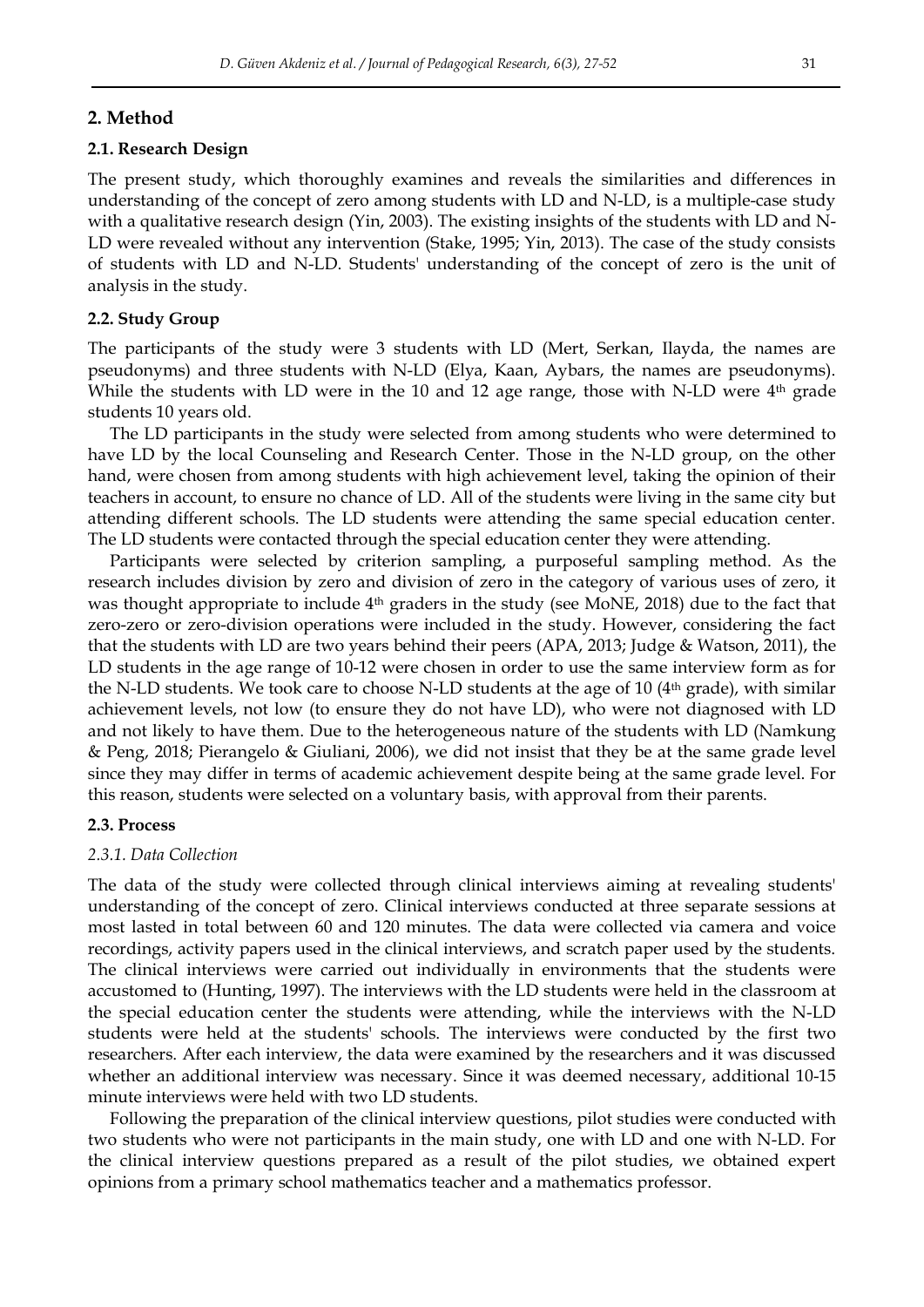**Clinical interview questions.** The clinical interview questions aiming to elucidate students' thoughts and understandings on the concept of zero in arithmetical operations were prepared according to the  $4<sup>th</sup>$  grade level. A clinical interview form consisting of 11 questions was posed/adapted and applied to both student groups (see Appendix 1). The meaning of zero in operations was examined in terms of being the identity element in addition and the contradiction of this feature with the understanding that addition increases the sum, subtracting zero from a number, the feature of being the absorbing element in multiplication, and the contradiction of this feature with the understanding that multiplication always increases the result. Moreover, the state of uncertainty in division  $\left(\frac{0}{0}\right)$  $\frac{0}{0}$ ) (being the uncertain value), dividing a number other than zero by zero, the understanding of limit and unidentifiability (being the unidentifiable value), and dividing zero by a number were examined. These meanings, as suggested in the related literature (Duncan, 1971; Tsamir & Scheffer, 2000; Watson, 1991), were investigated in the context of problems that are associated with daily life to make students interpret the questions. For example, "There are no apples in a basket. What will be the result if I divide these apples into 4 groups?" or "I have 3 packages. There are no eggs in them. How many eggs do I have then?" As another example, it was anticipated that the students would not be able to directly reach the limit regarding the amount of zero within a number when the division of a number by zero was only asked in a symbolic context or directly. Therefore, the division of a number by zero is also addressed in the context of measuring a certain length with a 0-unit ruler. Thus, it was indirectly investigated whether the students have an understanding of limit. Some meanings and uses were also asked directly. For example, "What does it mean to divide zero by zero? By what number would I multiply zero to get zero? Can we divide zero by 9? What does this mean? Can we divide zero by 747? What does this mean? What will be the result?" Some uses and meanings of zero in operations were also questioned in a symbolic context. For example, the reasons for the results and the uses and meanings of zero were discussed by presenting them a series of questions (see Figure 1). For instance, for  $3 - 3 = 0$ , the questions "Why are the results like this? What does zero say here? What is the function of zero here?" were asked.

## Figure 1

*Sample questions directed to the students*



Pilot studies, with an LD and a N-LD student were conducted under the same conditions as the participants and expert opinions were obtained before the interviews. As a result of the pilot studies and expert opinions, some questions were changed, some were removed, and new prompt questions were added. For example, in a symbolic context the question  $"0-123=?"$  had been asked in the pilot study but it is not meaningful for 4<sup>th</sup> grade level students especially N-LD students, so it was removed. The interview questions are presented in Appendix 1.

Different tasks and questions were prepared by considering the four operations with the concept of zero and the underlying conceptual facts (such as the measurement meaning of division). For example, the process of adding with zero was first questioned in the context of "add, increase" verbally, and then it was questioned in a symbolic context. The emphasis on the concept of zero in the primary school mathematics curriculum begins with the examination of the effect of zero on the addition process in the first grade. Then the learning outcome "It is shown that the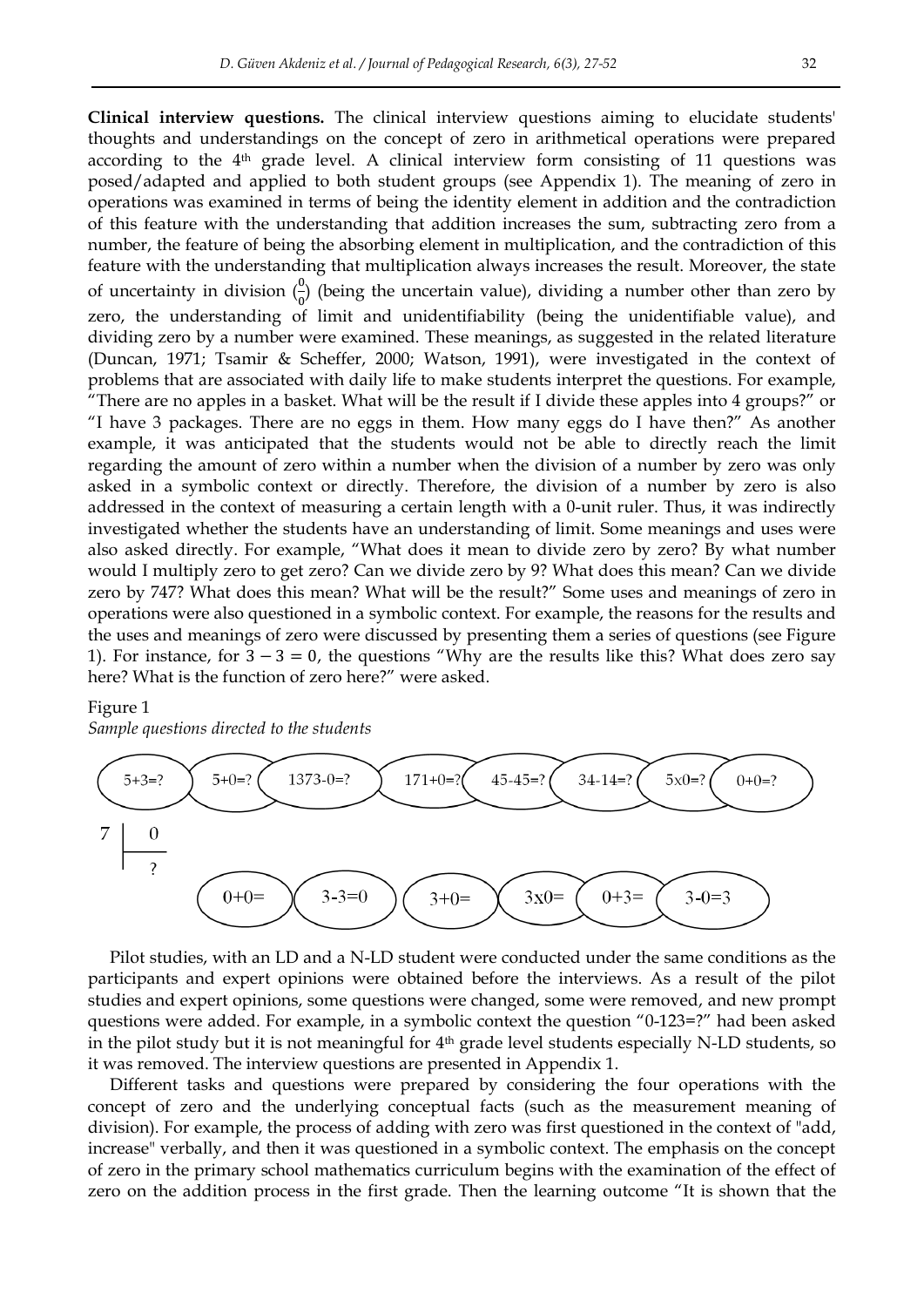difference of two equal natural numbers is zero" is included. Although there is no separate title for the concept of zero before, there is the acquisition of "Identifies the number of objects in a mass with up to 20 objects (including 20) and writes this number in numerals". It is aimed to determine multiplicity corresponding to a number up to 20 (MoNE, 2018). In this context, it is thought that teachers consider the number zero. However, during the introduction of numbers and operations with them in the curriculum, it is seen that there is no special remark for teachers or students about the number zero and operations with it.

## **2.4. Data Analysis**

Content analysis was utilized for the data analysis. The clinical interviews were transcribed verbatim, and the transcriptions were read repeatedly. The data were analyzed by the first two authors separately between the groups. Then all the researchers came together, the data were read again, the codes and categories obtained by the researchers were discussed, and a consensus was reached when it resulted in different coding or categorization. After completing the data analysis, expert opinions were obtained from a mathematics educator regarding the reliability of the research data. The correlation coefficient between the researchers and the expert was calculated as 0.89 (Miles & Huberman, 1994).

First of all, the understanding of each student was examined separately for each of the four operations. The LD/N-LD students were then compared within themselves in terms of their understandings. In the last step, the LD/N-LD students' understandings were evaluated together to reveal differences and similarities. The documents of tasks and transcriptions were analyzed considering repeated patterns showing students' understanding of the concept of zero in four arithmetic operations. At this stage, mathematical knowledge about the place and role of the concept of zero in operations acted as a guide, and students' thinking and comprehension were coded in this context. Besides the known roles of zero in operations, the different meanings that students attribute to the number, to the property of the number, or the operations were also examined. Observations and patterns that were agreed upon as a result of the discussion were noted in the documents.

## **3. Findings and Interpretations**

-

The findings are presented under four main titles: Students' understandings of zero in addition and subtraction, in multiplication, and in division and the similarities and differences in the understandings of the students with LD and N-LD. Further, the sub-categories obtained as a result of the data analysis are presented under the four main titles. Figures 2, 4, 6, 12, 13 and 14 were created based on the findings obtained in the research.

## **3.1. Students' Understandings of Zero in Addition and Subtraction<sup>2</sup>**

Findings regarding the students' understanding of zero in addition and subtraction are as presented in Figure 2.

## *3.1.1. Assigning Zero to Nothing in the Context of a Problem*

All participants had the right answer by assigning zero to nothing in daily life problems that require addition and subtraction with zero. For example, by giving the answer zero to the question "You have 3 biscuits, you will eat all of them, and how many biscuits will remain?", Serkan explained that "If you have 3 of them, it means you will have zero. This is because you ate them all. If there were 5 of them, you would have some remaining. But in this one, you ate all of them. If you left one, you would have one, but you ate them all. They are finished." Therefore, Serkan

<sup>2</sup>Addition and multiplication are mathematical operations while subtraction and division are respectively the opposite of these operations. However, in the present study, the terms subtraction and division are used as they are explained in the literature.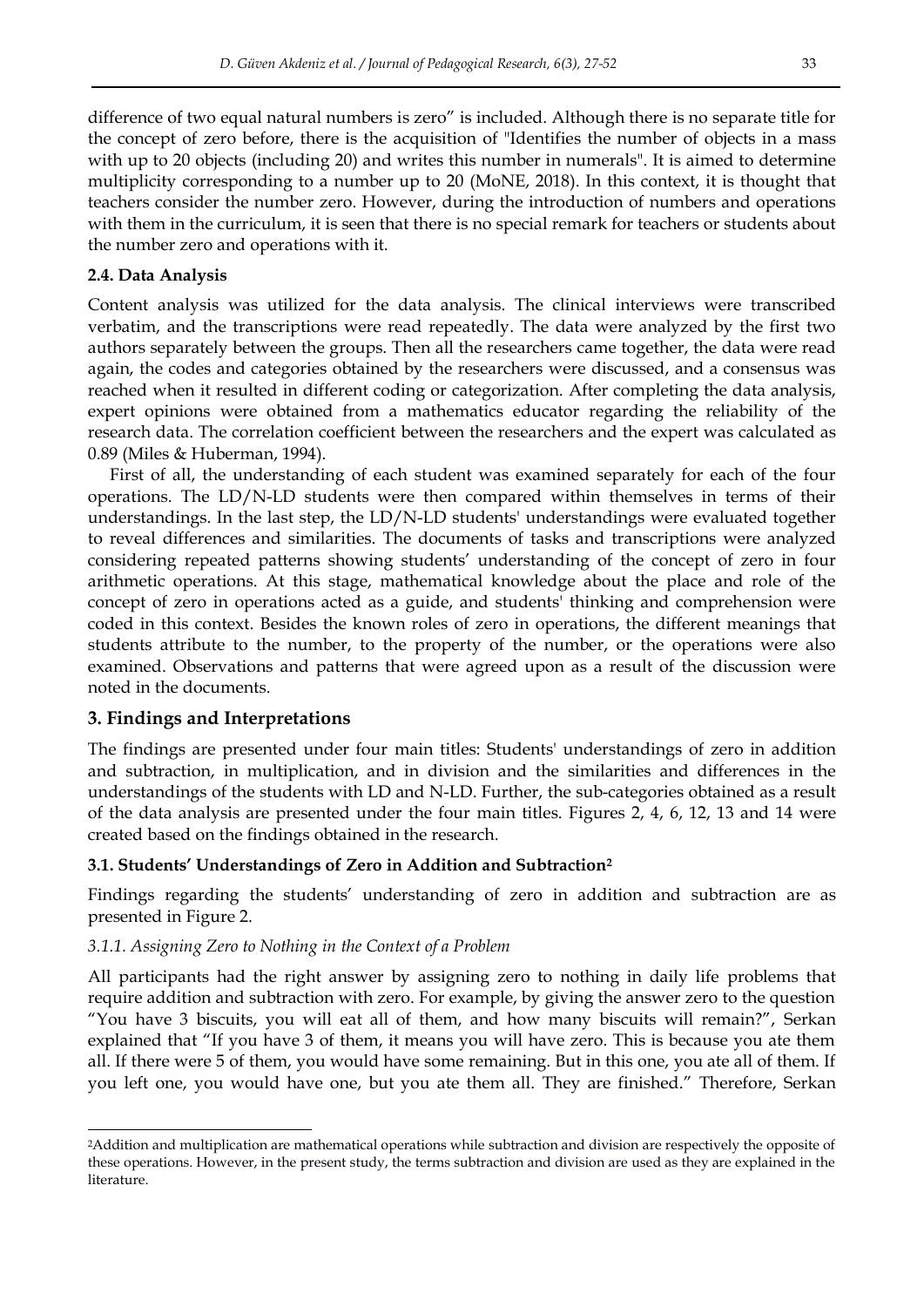considered the situation of nothing reached by eating all the biscuits and stated that the result was zero.

## Figure 2 *Students' understanding of zero in addition and subtraction<sup>3</sup>*



## *3.1.2. Assigning zero to nothing symbolically.*

Ilayda, Kaan, and Aybars assigned zero to nothing in their symbolic addition and subtraction. When Aybars was asked to comment on the operation  $3-3=0$ , he interpreted it as "I have three pieces of chocolate. I ate all three, so there are none, I mean zero". Similarly, the natural development process of zero started with assigning zero to nothing (Reys & Grouws, 1975; Seife, 2000). This is an expected perception of students who assign zero to nothing.

## *3.1.3. Assigning nothing to zero symbolically*

Based on the idea that zero means nothing, Serkan, Ilayda, and Elya stated that zero was not a number and did not represent a value in the context of addition and subtraction, that is, they assigned nothing to zero.

**Not regarding zero as a number.** Elya with N-LD and Serkan with LD did not consider zero as a number in addition and subtraction. Since neither student conceptually accepted zero as a number, they did not consider zero as a number in the addition process presented in the symbolic context.

Serkan (S): As we cannot add zero to zero, we write zero here.

Researcher (R): We write zero as they cannot be added to each other?

S: Yes.

-

R: But we do addition here.

S: If we add, there will be a number.

As can be seen, for Serkan, all negative conditions resulted in zero or if the operation resulted in zero; this meant that the operation could not be done and the result was zero since it could not be performed. Or, as zero meant nothing for Serkan, an operation could not be conducted only with zero, so the result was zero. Similarly, Elya expressed the idea that zero was not a number for the operations of addition and subtraction by saying "(for  $0+0=0$ ) we cannot have 1 by adding zero to zero, because if we add a number to a number, for example adding 1 to 1, we will have 2. But if you add zero to zero, the answer is zero *as zero is not a number*. For 3-3=0, if we subtract 3 from 3,

<sup>&</sup>lt;sup>3</sup>Serkan and Mert were not included in the category "Assigning nothing to the feature of being an identity element" as a result of their different understandings of the role of zero in addition and subtraction. See the Different Understandings heading in this section.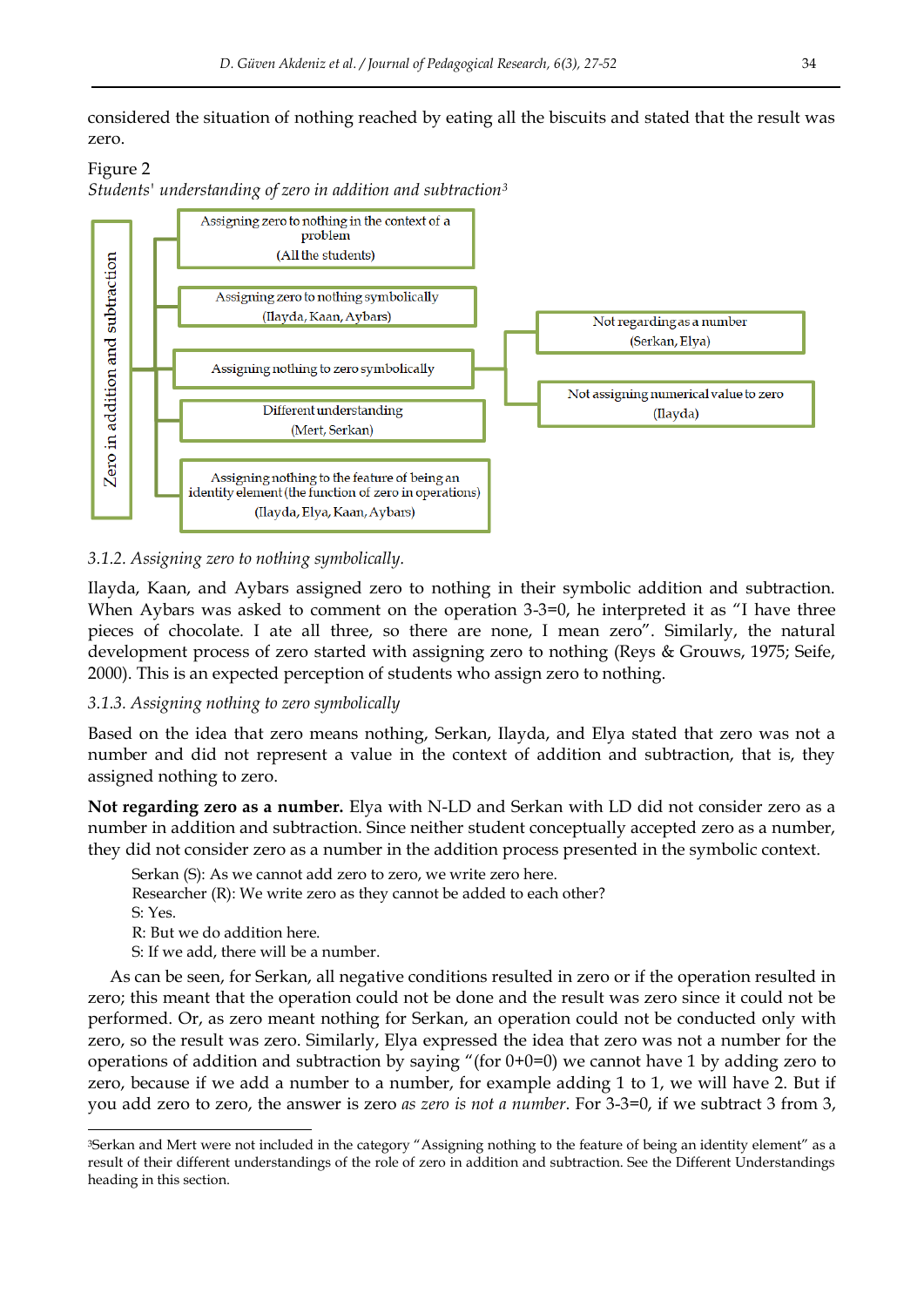the result is zero as none is left" regarding the meanings of zero in symbolic addition and subtraction with zero. It is noteworthy that Elya with N-LD and Serkan with LD have the same insights and the very same explanations for this.

**Not assigning a numerical value to zero.** Ilayda thought that zero did not have a numerical value in addition and subtraction. She interpreted its feature of being an ineffective element in this way. However, as seen in the following dialogue, she did not interpret its feature of being an identity element.

Ilayda (I): In 3+0=3, zero is an identity element, I mean it is something like 3 erasing zero. R: Why does it erase zero? I: That is, zero cannot do anything to 3. This is because 3 is bigger than zero. R: When adding 1 to 3, the result is 4, but 1 is smaller than 3? I: But zero is an identity element, this is why. R: Why is it an identity element? I: This is because it does not have a value.

With these interpretations, it can be thought that Ilayda did not contradict the idea that zero was not a number. Although Ilayda was aware of the fact that zero was an identity element in addition, it is thought that her expressions such as "3 erases zero" are due to the fact that the function of zero in multiplication is called the absorbing element. As the students are introduced to the function of zero in multiplication as the "absorbing element", they may generalize the fact that the big fish eats the small fish to the operations of addition and subtraction.

#### *3.1.4. Assigning nothing to the feature of being an identity element*

Except for Mert and Serkan, the students were aware that zero did not change the result of the addition and subtraction (number minus zero). However, they differed in their answers to the questions of "Addition would increase the result, why did it not in this one? Subtraction would decrease the result, why did it not in this one?"

Ilayda, Elya, Kaan, and Aybars interpreted the fact that zero was an identity element with zero having no value and with nothing. For example, Elya explained the fact that zero was the identity element in addition and subtraction operations by assigning nothing to zero by expressing that " $3+0=3$ ,  $3-0=3$  because you take out nothing and don't add anything to this, zero is not a number, it is nothing, we have 3. I erase 3 things and I add zero here, but as zero is not a number to be added, the answer is 3."

Kaan directly assigned nothing to zero in the addition and subtraction operations with zero, and he attributed the feature of zero as the identity element to "nothing". For example, when he was asked "What if five and zero are summed? Does five increase?" he said "No, this is because zero is nothing. Subtracting zero from 1373 is like subtracting nothing from it".

Because Mert and Serkan evaluated the operations according to their own algorithms, the conversations about the ordinary algorithm could not be realized in a meaningful way. In their justifications for their own algorithms, they explained why the result was zero when zero was on the top or the result was the number on the top when zero was written at the bottom by considering its place in the operation (see the Different understandings heading). For instance,

Mert (M): 5+3, it is ok now, we add 3 to 5, the result is eight...

A: Addition would increase the result, why is it not like that here (5+0)?

M: This is because there is zero at the bottom there; therefore the number does not increase.

#### *3.1.5. Different understandings*

The algorithm examined under this heading is specific to the addition operations performed with zero. Mert and Serkan implemented the known algorithm in the operations conducted with other numbers; therefore, all the interpretations for the understanding of Mert and Serkan are specific to the operations with zero.

Figure 3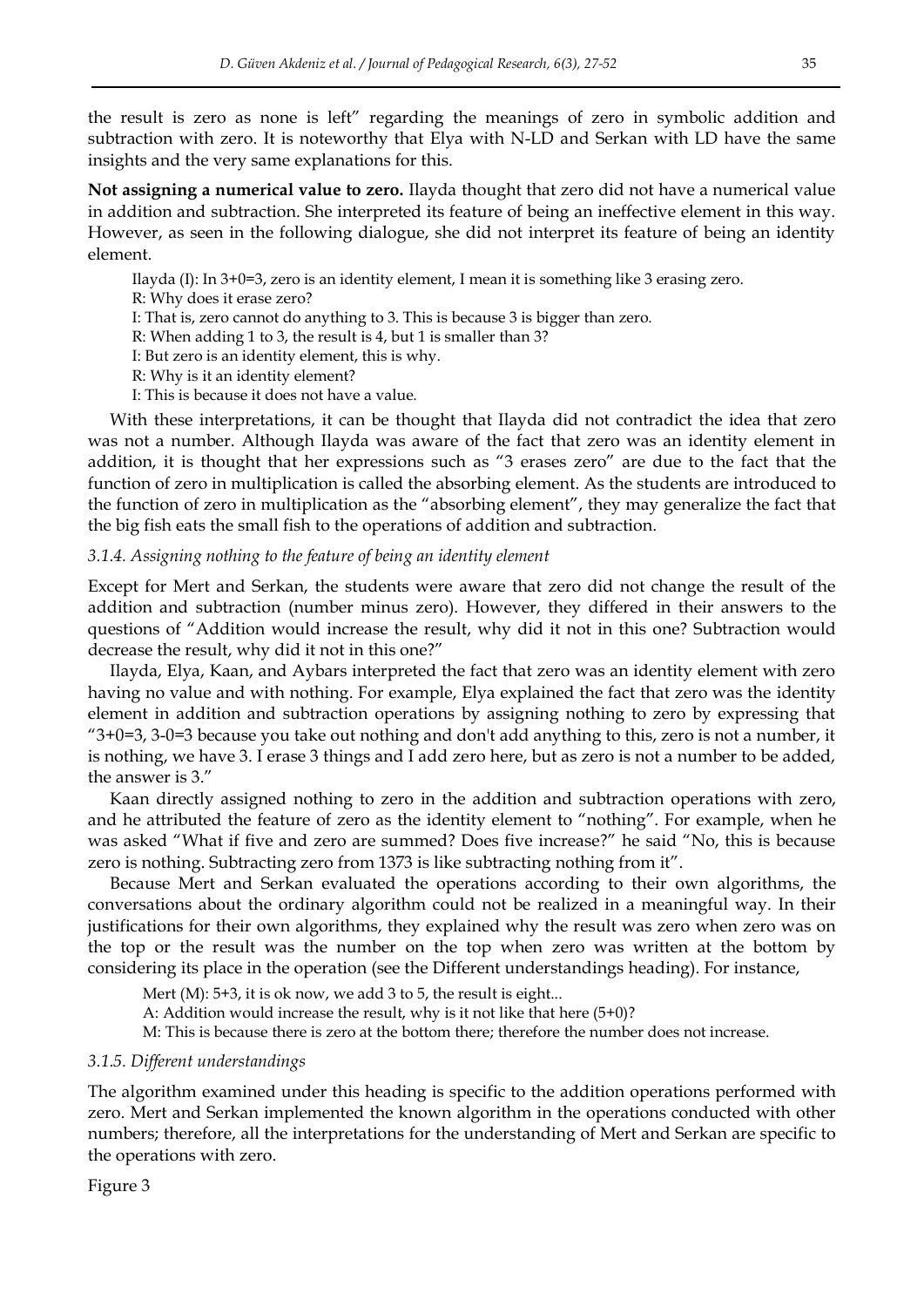#### *Mert's addition algorithm*



The algorithm developed by Mert for the addition operation with zero was as follows: In Figure 3, the result is 0 because it is written on the top in the first operation. The result is 4 in the second operation because 4 is written on the top. In the 4+0 operation, the result is 4, and in 0+4, the result is 0. Mert's algorithm in the context of addition with zero was "the number on the top (with his words, it is "marked down") is the result":

M: 4 is on the top, adding to zero, the result is 4 [...] if zero was on the top, 4 would be marked down. R: Why is it like that?

M: Because... this [zero or 4] is on the top, it is marked down.

R: Why is one of them [result] 4 and the other 0?

M: Well, I didn't think about that.

As it is seen, Mert was not aware of the commutative property of the addition process, so this may have caused him not to question his own algorithm. Further, the fact that the result of 4-0 is 4 may have caused him to consolidate and generalize this algorithm. For the subtraction and the operation of 3-0, Mert said that "it is directly marked down as zero is smaller". For the operation of 0-3, he said "This is on the top, so there will be no numbers", and when the reason was asked, he explained "This is because there are no numbers near this (zero)". Mert is aware of the fact that 3 cannot be subtracted from 0 in natural numbers. However, if there were another number next to zero, he could perform this operation, and, in the same vein, he found the result of the 10-3 operation to be 7. This may be due to the expressions used by the teachers in operations such as "in *a0-b* operation, *b* cannot be subtracted from zero, we will take a ten."

Serkan's algorithm ("the number on the top is marked down") was the same as Mert's algorithm in the addition operation. This overgeneralization by Serkan in addition operations may be due to his not regarding zero as a number (examined under the title of not regarding zero as a number). Unlike Mert, Serkan also applied this algorithm for subtraction.

S: In 3-0, we subtract zero from 3. We do the same, as 3 is on the top, we mark it down.

R: What does it mean to you to subtract zero from 3?

S: ...

R: Let's say, you have 3 eggs, what does it mean to subtract zero from them?

S: If we have 3 eggs, they are gone. It means subtracting zero.

As can be seen, neither student made sense of the algorithms they conducted. They may relate the expression "*b* cannot be subtracted from zero in the *a0-b* operation (for example 20-3)" and the expression that a number cannot be subtracted from zero but zero can be subtracted from a number in natural numbers with zero written on the top or bottom in writing algorithms. Therefore, it can be claimed that Serkan overgeneralized this understanding to addition with zero. However, Mert did not make any comments about the result of the 0-2 process by indicating that the 0-2 operation could not be conducted in subtraction. Thus, it is difficult to comment on *why* Mert perceived the result as zero when zero was written on the top in the addition operation. However, this situation in subtraction with zero may reinforce this algorithm developed by Mert.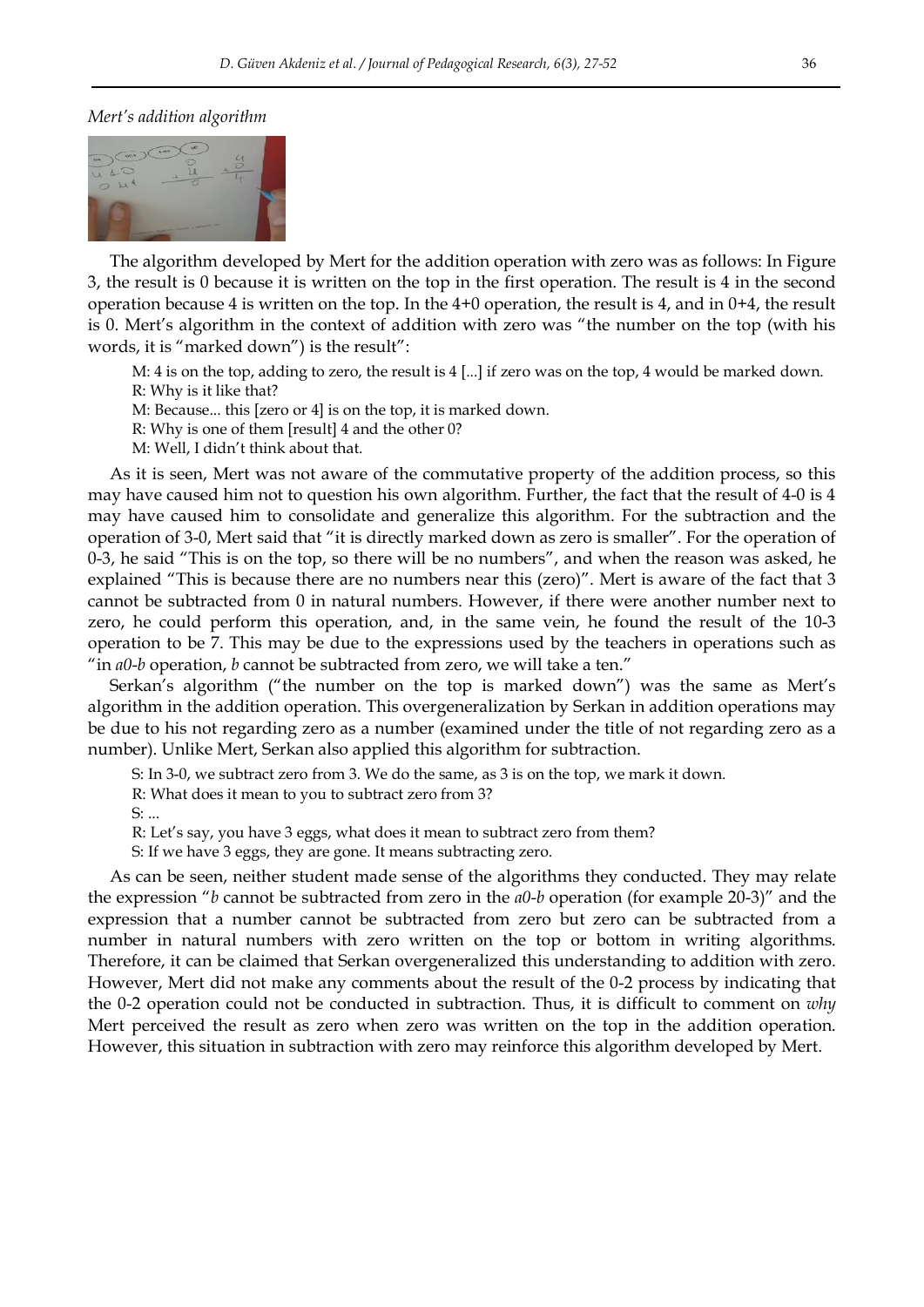## **3.2. Students Understandings of Zero in Multiplication**

Figure 4 illustrates the summarized findings regarding the students' understanding of zero in multiplication.

## Figure 4

*Students' understandings of zero in multiplication*



## *3.2.1. Assigning zero to nothing in the context of the problem*

All of the students gave the answer zero by assigning zero to nothing in the multiplication operation asked in the context of the problem. For example, we asked the question "I have 3 packages. There are no eggs in these packages. How many eggs do I have then?‖ Kaan answered "You have none, that means you are cheated. You paid for none. You have 0 eggs." and Serkan said "Zero. Why? Because there are no eggs in the bowl, as it is empty, you have zero."

**Absorbing element.** As in the addition and subtraction operations, Serkan and Mert with LD applied their own algorithms for multiplication, and this algorithm did not have an absorbing element. Ilayda with LD and Elya, Aybars, and Kaan with N-LD were aware of the feature of the absorbing element but they did not make sense of this feature. For example, Ilayda was asked:

R: 5x0=0 can you give a similar example [in the context of a problem]?

I: Zero eats five… I cannot think of an example.

R: What does this result [in the operation 5x0=0] tell us?

I: The result will be zero when we multiply zero by a number

R: Why?

I: Because it is like zero is eating the numbers here.

R: What is the meaning of zero that we have here (the result)?

I: It is zero.

R: Ok this [showing the multiplier zero] ate it, but how do we get zero?

I: I don't know.

R: It eats and eats but doesn't it get bigger?

I: …

As this feature is called the absorbing element [swallowing element in Turkish] in the multiplication operations, it is thought that Ilayda expressed this as "swallowing or eating". Students may not attempt to explain multiplication by zero by considering the meaning of multiplication due to this naming. It is thought that the name given to this feature (absorbing element) does not reflect the conceptual meaning of the feature.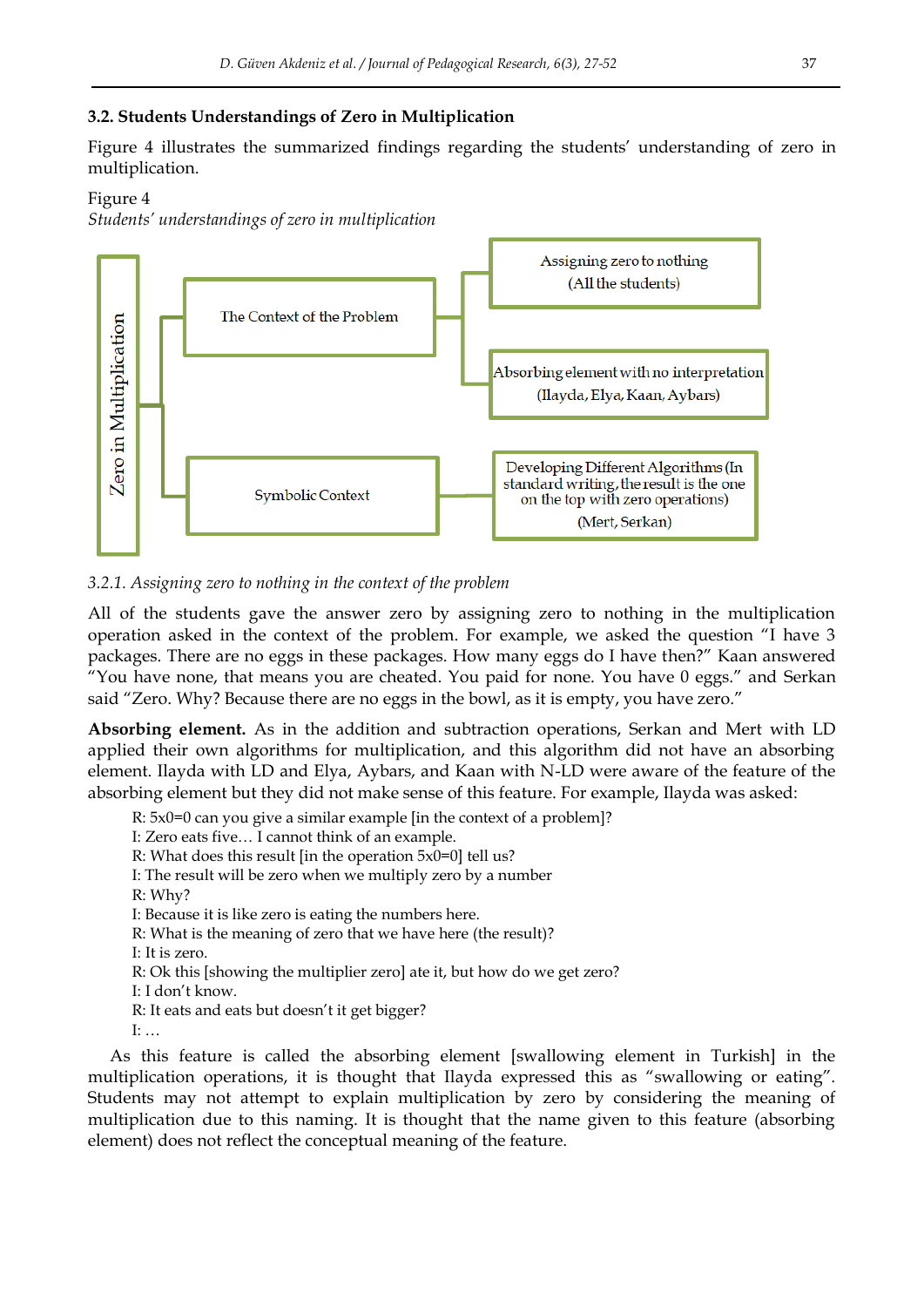## Figure 5 *Zero representation given by Aybars with N-LD in the multiplication operation*



Similarly, Aybars, Kaan, and Elya with N-LD could not make sense of the zero's feature of being the absorbing element. For instance,

E: It says 3x0, 0x3, 0.

R: Why?

E: Because it is the absorbing element

R: For instance, let's say that you don't know about this feature, then how would you find the result?

E: Can I think for a moment? [...] I think of addition. I don't know why. As I did not learn something like this, I don't know why. I cannot think of anything.

Although Elya associated the multiplication operation with the addition operation, she could not make sense of this feature of zero or the repetitive addition interpretation of multiplication; in short she could not come up with a conceptual explanation. As can be seen, the students did not have an in-depth understanding of the fact that zero was the absorbing element in the multiplication process.

## *3.2.2. Symbolic Context*

-

**Developing different algorithms (Algorithm created by Serkan and Mert).** Serkan and Mert with LD developed an algorithm for multiplication by zero, similar to their algorithms in the addition and subtraction operations. These algorithms of students are valid for the operations conducted with zero. To briefly summarize the algorithm that Mert and Serkan developed for one under the other presentation in multiplication operations with zero, "the result is the number on the top" similar to the algorithm they developed in addition and subtraction operations4. When the reasons were examined, Mert stated that "the *a* on the top will be directly marked down" for the algorithm of *a*x*0*=*a*. Serkan stated that the result of the operation was the number itself because zero was not a number as in the addition and subtraction operations. It is noteworthy that the students get the same result and apply the same algorithms for different reasons. Considering that the educational backgrounds of the students (different schools, different teachers) are also different, this is an important finding. This situation may be due to the fact that the students misinterpret the algorithm and results by overgeneralizing an operation they encounter to the multiplication operation. They both applied their zero assignment schemes to the negative situations in the *0xa* process. However, Mert stated that he could not multiply because there was a bigger number on the top, while Serkan said that zero, which was not a number, could not be multiplied as it was on the top and thus the result would be zero (see Table 1).

In fact, although the reasons underlying the students' understandings are different, the reasons for the operations are not being able to perform the multiplication. As the operations cannot be performed as in an operation like *0xa*, they expressed that the result would be zero and the result is *a* in *ax0*.

<sup>4</sup> Mert did not always behave in a consistent manner in the multiplication of zero with two or more digit numbers, and made non-systematic errors.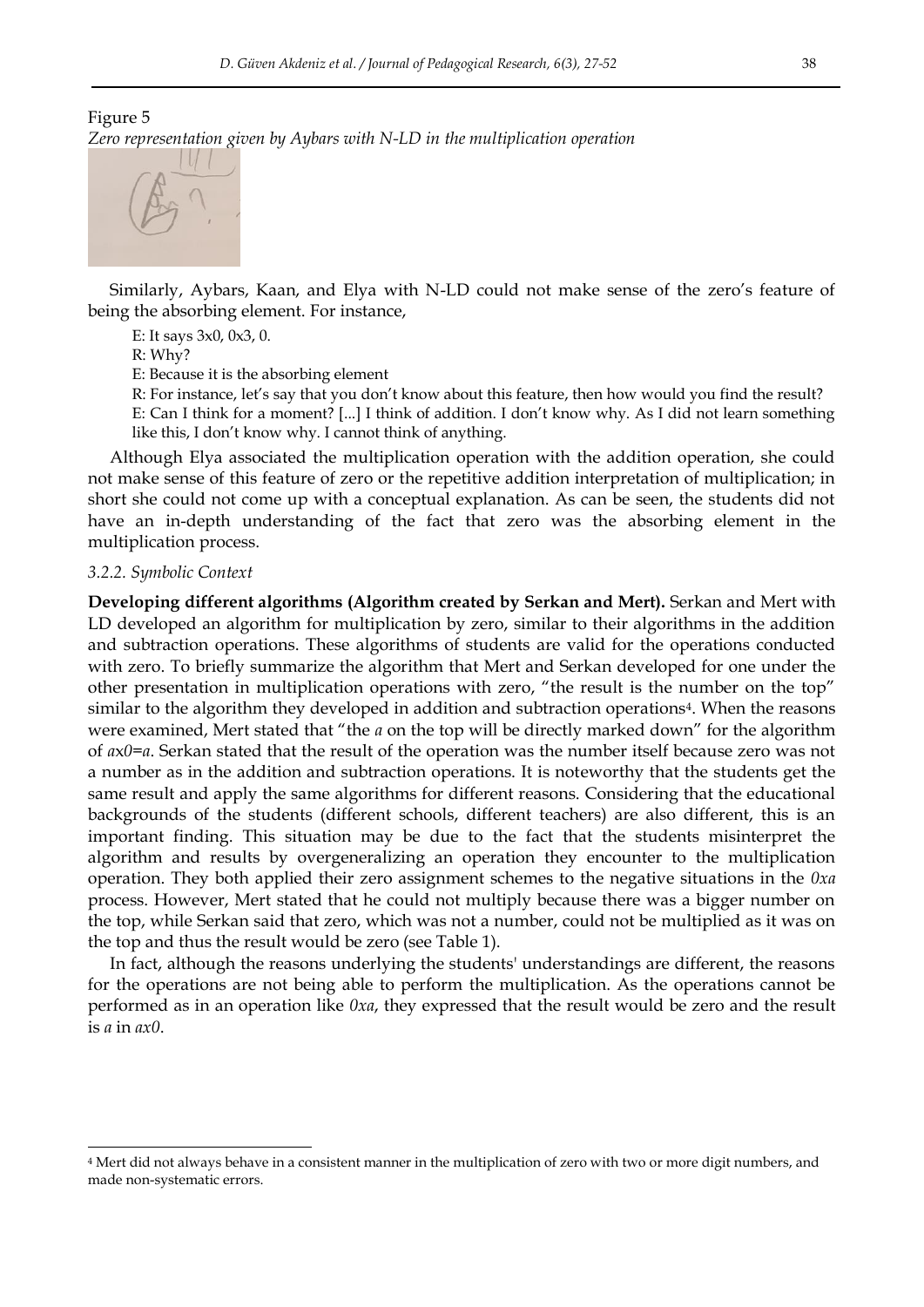|        | нипирисанон оренинон агхонить ассеторса бу туюн ана эстми<br>$ax0 = a$ | $0xa=0$                                             |
|--------|------------------------------------------------------------------------|-----------------------------------------------------|
| Mert   | Cannot be multiplied                                                   | Assigning zero to the negative situation            |
|        | $M: 3x0=3$                                                             | (It cannot be performed if the bigger               |
|        | R: Why 3?                                                              | number is not on the top.)                          |
|        | M: Because they are not multiplied with each                           | $M: 0x3=0$                                          |
|        | other, 3 is directly marked down.                                      | R: Why?                                             |
|        | R: What do you mean by saying they are not                             | M: Because it is not multiplied I                   |
|        | multiplied?                                                            | mean we need to add a bigger                        |
|        | M: If there was one here, 3 would be marked                            | number to it                                        |
|        | down. If there was 2 here, multiply 3 with 2, it                       |                                                     |
|        | would be 6. But, as we have zero here, three is                        |                                                     |
|        | marked down.                                                           |                                                     |
| Serkan | Zero is not a number                                                   | Assigning zero to the negative situation<br>R: 0x12 |
|        | R: 3x0<br>S: [] 3 is not multiplied by zero because if there           | S: We cannot multiply, if 12 was on                 |
|        | was a number at the bottom, for instance we                            | the top, we could. Therefore, we                    |
|        | multiply 3 with 2, as there is $0$ at the bottom, the                  | write zero.                                         |
|        | result is 3.                                                           |                                                     |
|        | R: You mean 3 is not multiplied by zero?                               |                                                     |
|        | S: Yes.                                                                |                                                     |
|        | R: Why?                                                                |                                                     |
|        | S: As I told you, there must a number at the                           |                                                     |
|        | bottom.                                                                |                                                     |
|        | R: Why can we not do this like that?                                   |                                                     |
|        | S: Because zero is not a number and the others are                     |                                                     |
|        | numbers.                                                               |                                                     |

Table 1 *Multiplication operation algorithms developed by Mert and Serkan*

It is noteworthy that the algorithm developed by students for the multiplication operation has similarities with the algorithm they developed in addition and subtraction operations. The reasons for Mert and Serkan to apply this algorithm can be their overgeneralization for the subtraction operation with zero. Therefore, Mert and Serkan did not use the feature of zero being the absorbing element in the multiplication operation. However, it is thought that the students used their overgeneralizations about the subtraction operation at that point. Serkan and Mert also confused subtraction with multiplication. They used the word "subtraction" while they were working on the multiplication operation. For example,

S: 3x0, we cannot subtract zero from 3. Oh sorry, we cannot multiply 3 by zero because [...]

M: [...] if there was one near it or another number, I would subtra… oh sorry, I would multiply. I sometimes confuse it with multiplication.

It is thought that this is due to the letter "Ç" [*çıkarma* in Turkish—*subtraction* in English; *çarpma* in Turkish—*multiplication* in English], which is the initial letter of the two words in Turkish. It can be thought that this situation is caused by the verbal-auditory perceptions of the students. Although these insights are very different from those of the students with N-LD, the similarity between the two students with LD may indicate that students have similar insights among themselves.

#### **3.3. Students' Understandings of Zero in Division**

In terms of zero in division, students' understandings are as summarized in Figure 6.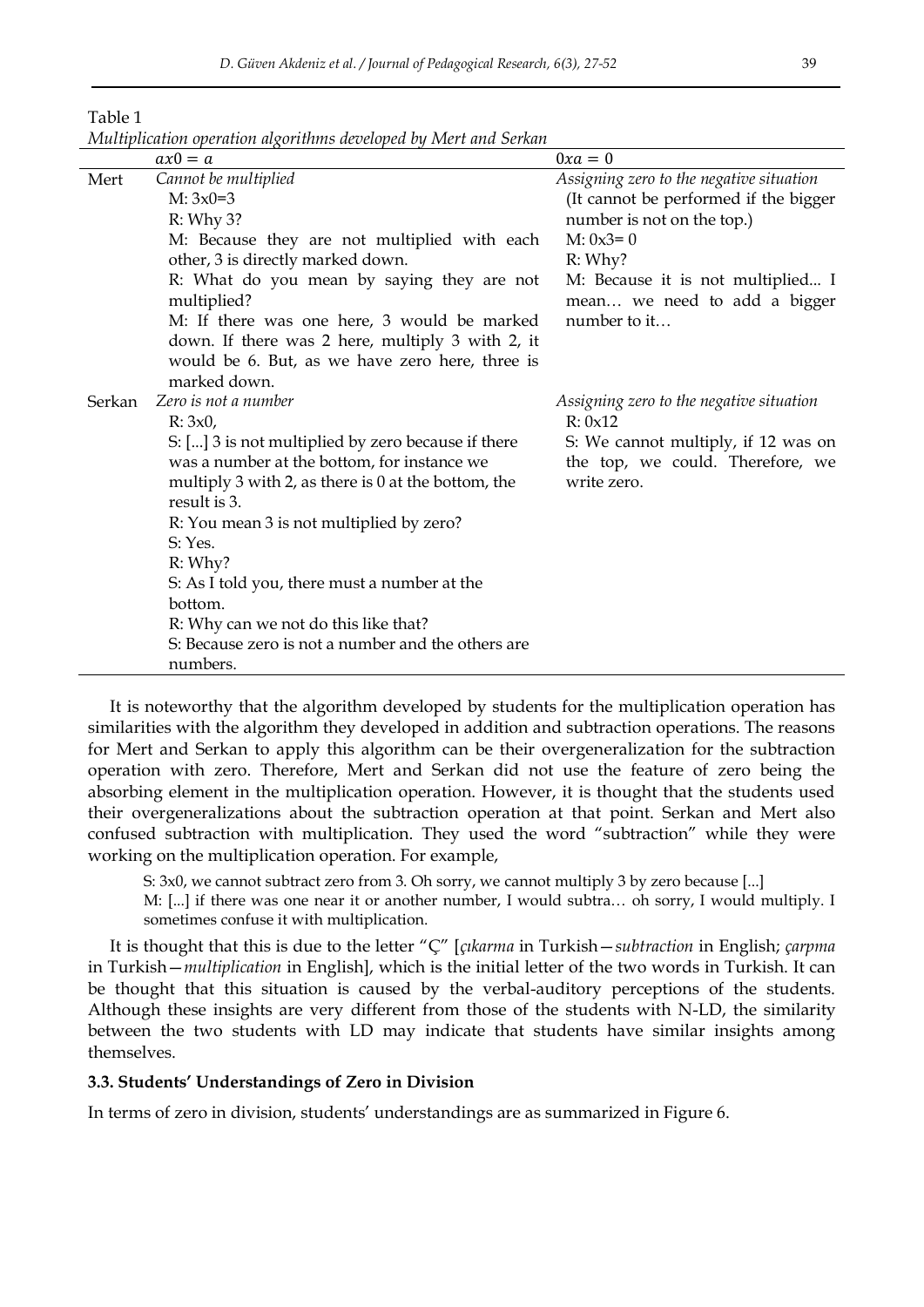



#### *3.3.1. The context of a problem*

**Dividing zero by a number - equal partitioning.** All of the students gave the answer zero to the division of zero by a number asked in the context of a problem by indicating nothing. For example, to the question ―You do not have any apples in the basket, if I want to divide them into groups of four, how many apples will there be in each group?" Mert responded as "There are none. It is zero."

# Figure 7 *The representation created by Aybars for solving the problem*

Aybars, as shown in Figure 7, drew a basket and wrote zero in it, saying "If there are no apples in the basket, we will divide it by four", and found the result as zero.

**Dividing a number by zero - the limit meaning.** In order to examine students' insights on dividing a number by zero, that is to say, dividing by zero with the limit meaning, the problem given to the students is "Seda wants to measure the height of the door of the house below. Seda's ruler is a 0-unit ruler. According to this, what is the height of the door? Let's help Seda to measure the height of the door with a 0-unit ruler." While the division of a number by zero except for the limit meaning is undefined, it is examined whether the infinity would be obtained by dividing a number by zero in the limit meaning by means of this question. Except for Serkan and Mert, all the students first questioned the expression of 0-unit in the question. With the exception of Mert with LD, all students stated that it was not possible to partition a length using a 0-unit ruler.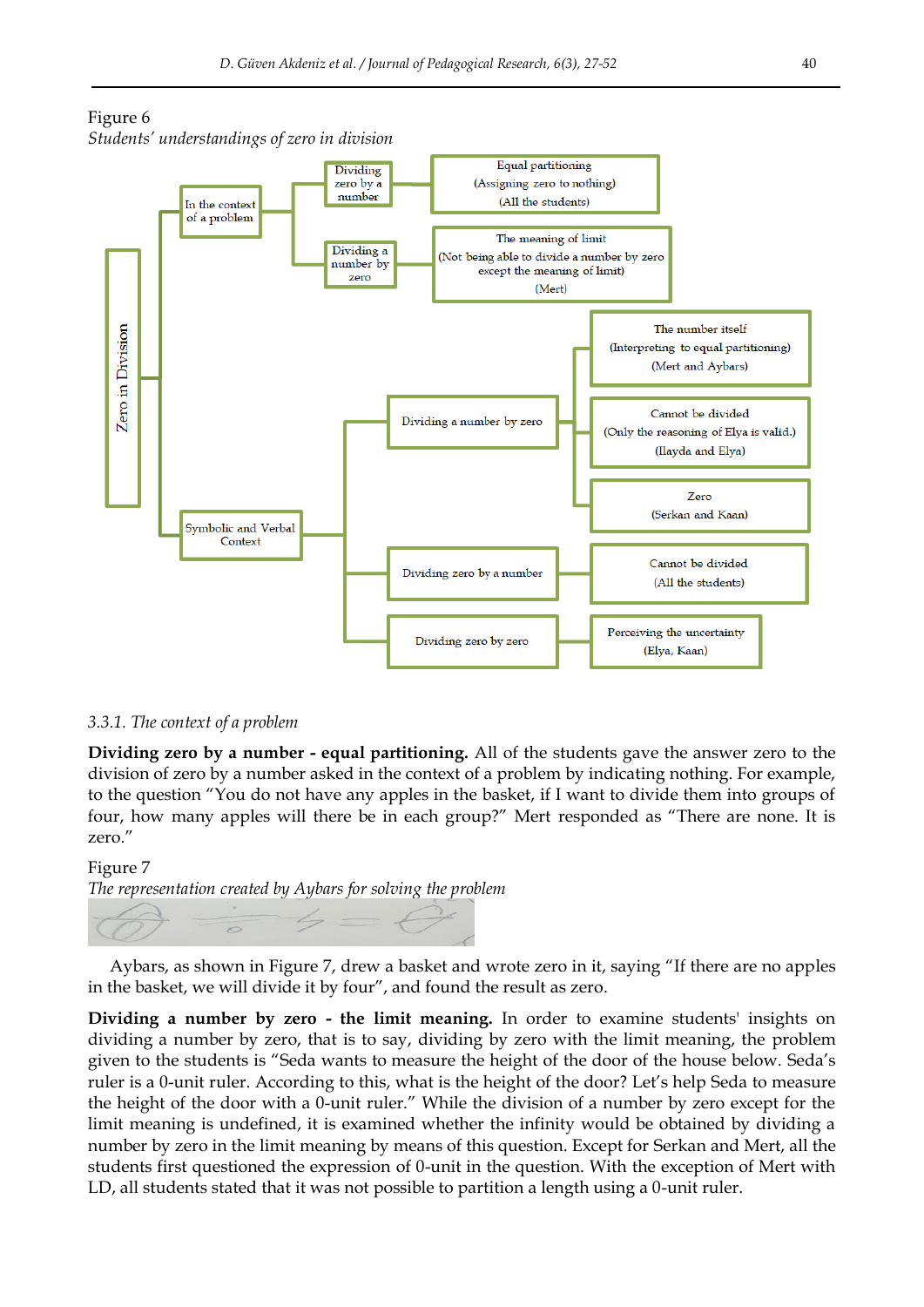İ: Seda is measuring the height of the door with a 0-unit ruler. She cannot do it with a 0-unit ruler… This is because it means the ruler has no length. We can, it is zero…this is because zero does not have a length. For instance, if we want to divide this [showing the pen] by the units with no length. No…she can act by rote, but then it will be small or big.

A: It is 0-unit, I cannot help, it is tiny [he puts a dot]. It is 0, I mean, she cannot measure the height of the door, let's say it is 2-meters tall, but we are trying to measure it with a 0-mm or 0-cm unit, no we can't.

E: I don't know, because there is no ruler with a 0-unit. No ruler with 0-unit.

It is consistent that students indicate it is impossible to divide a length by 0-unit with the fact that a number cannot be divided by zero except for the limit meaning. However, it was only Mert who interpreted the question with the limit meaning. Mert stated that an infinite number of pieces could be obtained by associating the partitioning with a 0-unit ruler with partitioning an object into microscopic parts. Mert expressed the division of a specific length by zero in the context of obtaining millions. This corresponds to the fact that division of a specific number by zero in the limit meaning is infinite. This approach by Mert is the same as the mathematical expression  $lim_{x\to 0} \frac{a}{x}$  $\frac{a}{x} = \infty$ . As long as there is no convergence (partitioning an object into microscopic parts as Mert says), division of a number by zero is not  $\infty$ .

## *3.3.2. Symbolic context*

**Dividing a number by zero.** Three different situations have emerged as a result of the direct examination of how the students will be able to interpret that the division of a number by zero except for the limit meaning.

#### *a. The number itself*

Mert with LD and Aybars with N-LD expressed that the result of the division of a number by zero is the number itself. While Mert correctly interpreted the division of a number by zero in the context of a problem in an intuitive way, he could not interpret it in a symbolic context. Mert answered "When we are asked to divide 7 by 0, I will look for zero in 7. Therefore, 7 is taken down, below zero". Mert was asked to divide 9 by zero (see Figure 8).

## Figure 8

*The answer given by Mert for dividing the number by zero*



Except thinking that zero existed 9 times within 9, Mert did everything (multiplication and subtraction operations in the application of the division algorithm) in his own algorithm (in the multiplication of the result and the dividend, he wrote 9 for the result by perceiving 9 on the top). Similarly, Aybars was also working on the meaning of equal partitioning. However, Aybars perceived the division of a number by zero as making no change (see Figure 9).

#### Figure 9



He explained this idea by saying that "7 is divided by 0, the result is 7. There is no change. Let's say there is a basket, there are seven apples in it. We will divide it by zero. Nothing needs to change when dividing by zero". He generalized the division of a number by zero in this way by saying "if  $0$  is the divider and a natural number bigger than  $0$  is the dividend, the result will be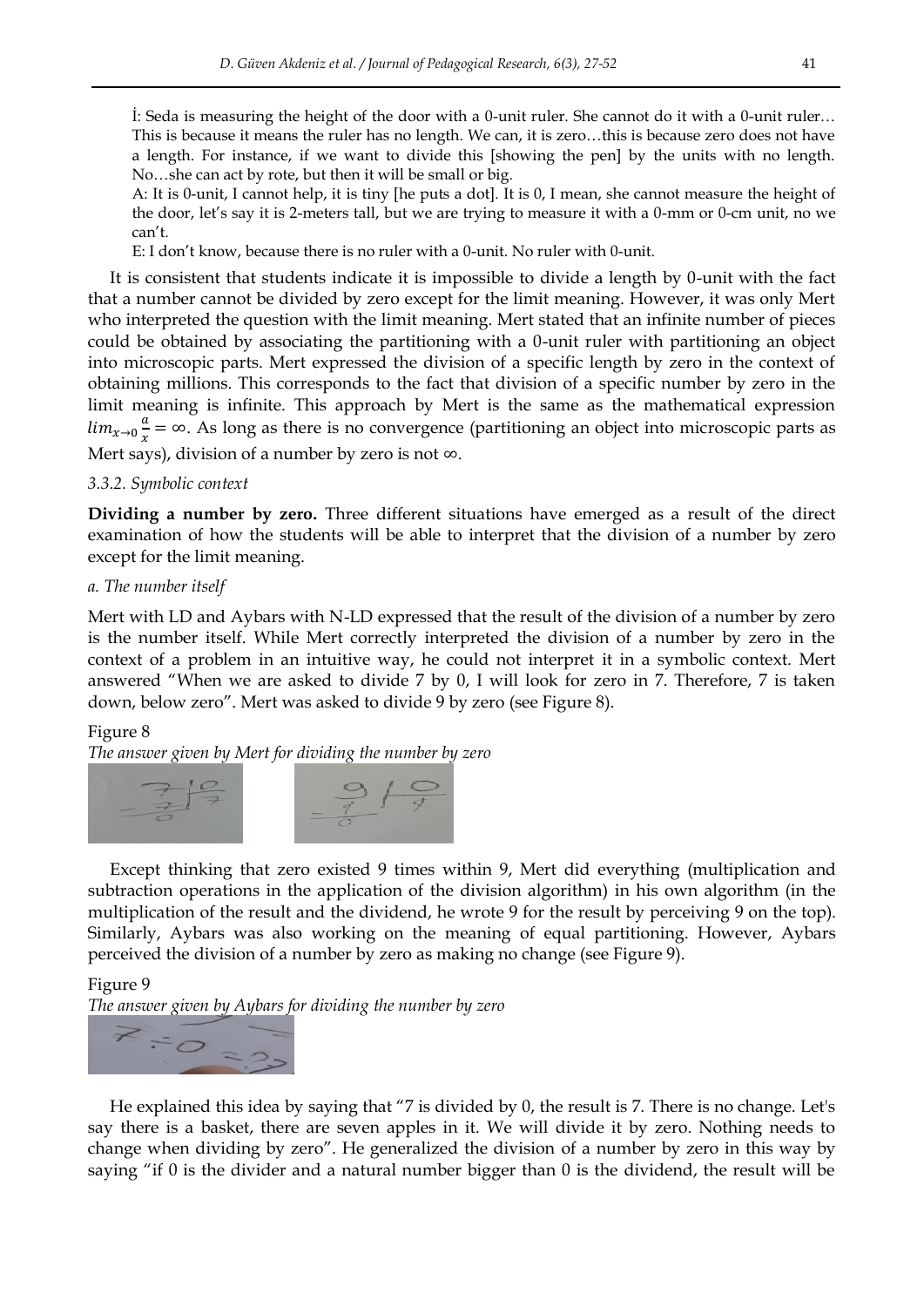that number.‖ Therefore, it can be seen that students with N-LD generate algorithms by producing various reasons in the situations they do not interpret.

## *b. Cannot be divided*

Ilayda with LD and Elya with N-LD said that a number cannot be divided by zero. Ilayda arrived at the correct answer by saying that "7 is divided by zero. This cannot be done because there is no zero in 7", yet her reasoning is not valid. Not being able to do this operation can only be justified when it is thought of as the opposite of multiplication. Elya reached her decision of not dividing by this justification. Elya first said, "There are 7 zeros in 7," but then she decided that when the dividend was zero, it could not be divided by considering the paradox of multiplying zero by 7: "No, because whatever I multiply by 0, the result is  $0$ ." Elya decided that the result would not be 7 as she realized that the dividend was zero whatever the divider was while the result was zero. As can be seen, like Mert and Aybars, Elya firstly stated that the result would be the number itself, but then decided that a number could not be divided by zero by considering the opposite of multiplication.

## *c. Zero*

Kaan with N-LD and Serkan with LD said that dividing the number by zero would be zero again. Serkan arrived at the zero result by interpreting the common algorithm of division. He said for the division of 7 by zero "How many zeros are there in 7? In 7, there are 0 zeros. Kaan stated that the result would be zero even though he started by connecting it with the opposite of multiplication, division.

## Figure 10

*The answer given by Kaan for dividing the number by zero* 



K: If I divide 7 by zero, it's zero, because it doesn't give this when multiplying. Let's say it did not give 7, for example, to find this... Again, the result will be zero. Because it's less than zero, it cannot be -1 or something. If we multiply zero by zero, I multiply nothing by nothing, it will be zero. It doesn't mean anything. It is zero, I mean, when I multiply zero by zero, in no way can it be a number greater than zero. […] Now when 7x0=0, it is zero.

As can be seen, Kaan tried to obtain a result for the division by starting with multiplication, but he applied the algorithm incorrectly. If Kaan had applied this in dividing 0 by 7, he would have got the right result by starting from multiplication. However, when Kaan thought that the result would not be 7 in multiplying zero by zero, he changed the places of the divider, the dividend, and the result in the division, and he shaped his answer in this way by insisting that the result must be 0.

Except for Elya, all the students, who were directly asked about the division of a number by zero, could not interpret that a number cannot be divided by zero. In another way, students' conceptions of the division of a number by zero were examined indirectly with "How many zeros must be summed to have 4?" With this question, the division of a number by zero is examined by asking about the lost multiplier in the multiplication in the context of repetitive collection. The students, except for Serkan with LD, replied that there would be no such multiplier. In the context of addition, when they were asked about the division of 4 by zero, they mentioned unidentifiability and that there was no such number. To this question Aybars answered that we would not have four even if we sum a million zeros. However, Serkan firstly had difficulty in understanding the question:

S: How can we get 4 when we sum 4 zeros?

R: How many zeros should we sum to get 4?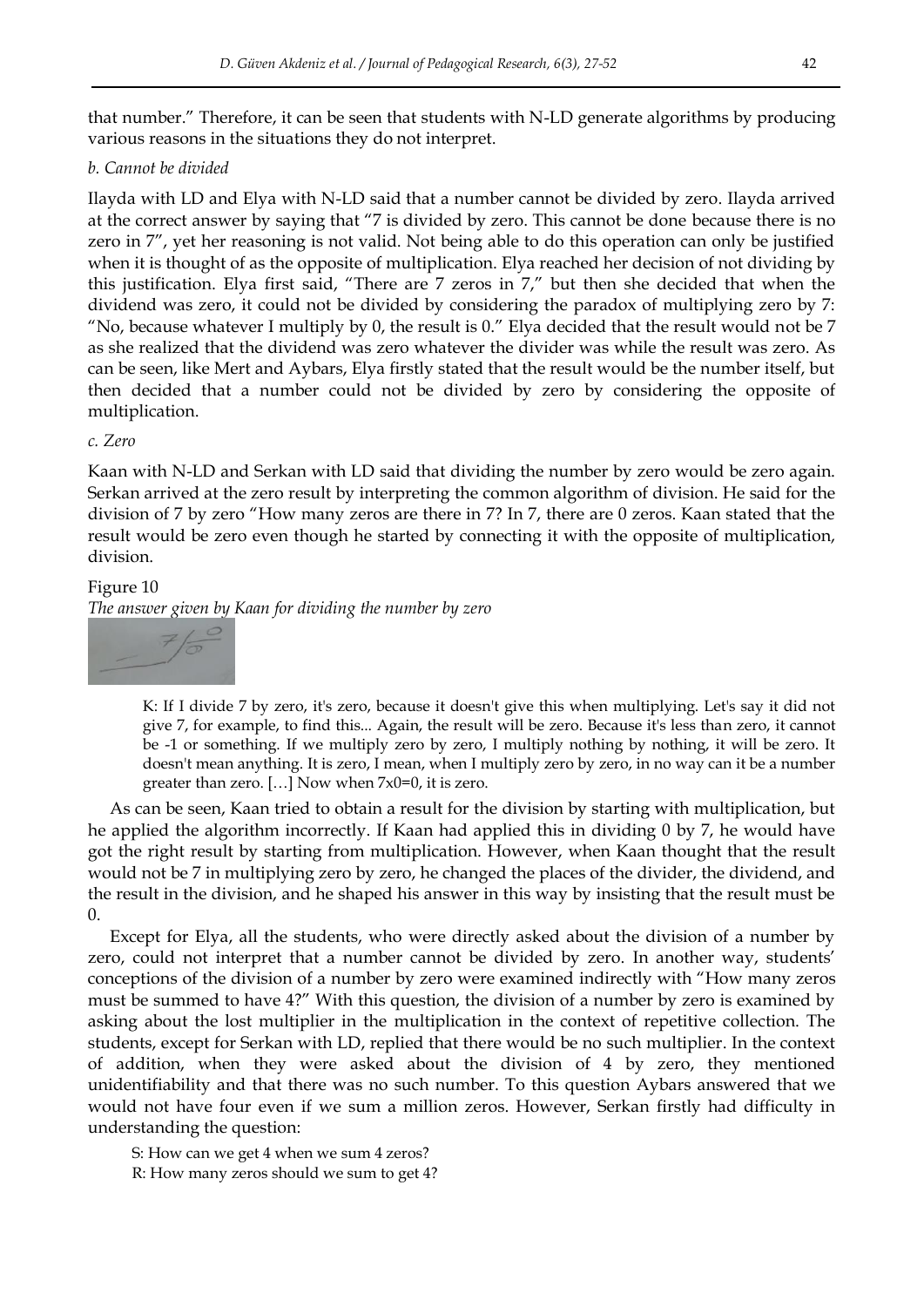S: It is stated here that when we sum 4 zeros, the result is 4. When we add another number to zero, the result is not 4. This is because you are summing, it is written 4 zeros there, it is zero, you have already written 4 there.

R: Hımm, think about that [by adding a zero] how many zeros will result in four or can the sum of zeros result in four?

S: When we have 4 more zeros here (to the blank) maybe we can find 4.

R: Why?

S: This is because it is written here how many zeros can result in 4. Then we should 1 2 3 4 5 6 7 8 ...

R: If I sum two zeros, is the result 4?

S: No. If there are 2 zeros, the result is 2. But it is asked here how many should be summed…

R: What is the sum of zero and zero, Serkan?

S: Zero and zero, zero…

R: What do you think about the question how many zeros will result in 4?

S: ......

As can be seen, Serkan had difficulty in understanding the question and what 4 meant, recognizing what was meant by which number and how many. This may be a problem related to verbal auditory perception. The student was aware that the sum of zero and zero was zero. According to his algorithm, the number on the top must be 4 of addition with zero for the total number to be four. However, the point in the question is the sum of only zeros. Although he could not match this with his own algorithm, he did not express that there would not be a multiplier like that.

In addition to the meaning of repetitive addition, the students were asked to form a direct relationship between the multiplication operation and the division operation with the question "Which number must be multiplied by zero to get four?" For this question, by using their own algorithms, Mert and Serkan stated that the result would not be 4 if zero was on the top, and the result would be 4 when 4 was on the top. Other students stated that the result for the multiplication of a number by zero could not be 4. Aybars indicated that the result would be zero when any number was multiplied by zero.

**Dividing Zero by a Number.** Students stated that zero could not be divided by a number. Students perceiving division as looking for another number in a number (except Kaan) stated that there could be no number in zero. For example,

I: (0/9) we cannot divide. It cannot be divided because… there is no nine in zero. (0/247) it cannot be divided either because there is no 247 in it. (0/1) no 1 in it.

R: How many nines are there in zero?

I: None.

R: How else can you express 'none' in math?

I: ... I cannot think of anything. This is because there is no nine in zero. No nine in zero because zero is not even a number.

The reason for the interpretation by Ilayda may be that she did not consider zero as a number. Kaan, who did not assign nothing to zero until the operations, assigned nothing to zero in all the operations with zero. It can be concluded that Kaan's assigning nothing to zero caused him not to interpret the operations with zero and thus to misinterpret the operations.

K: Dividing something by 9... It means this, I mean we cannot divide. If we multiply 9 and 0, the result is 0; in the same vein, if we divide 0 by 9, the result is the same. I guess I got complicated. If we multiply 9 and zero, it is 0. When we divide 9 by zero, the result is zero, I mean, it is the opposite [He writes the things Figure 11].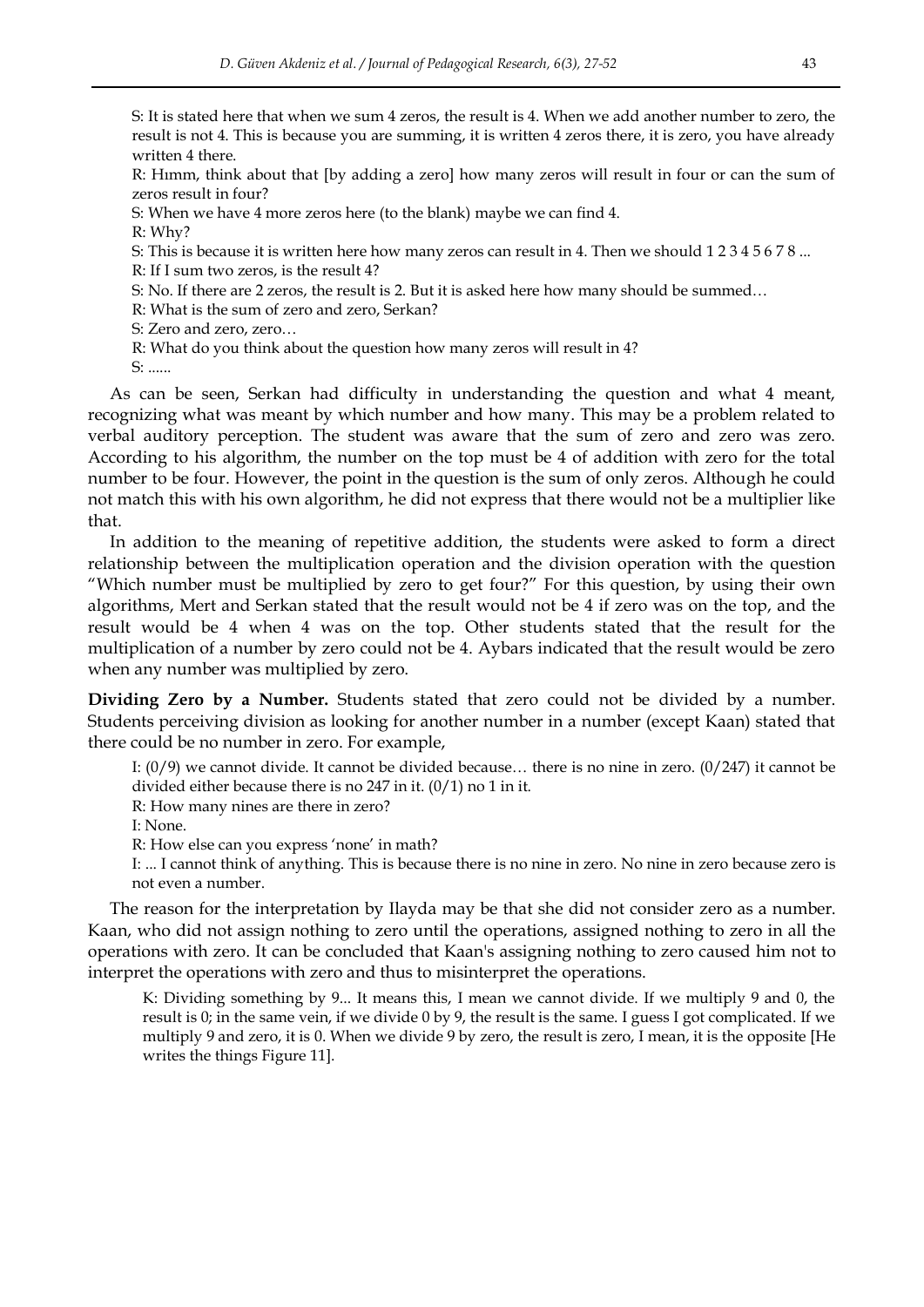Figure 11

*The answer given by Kaan for dividing 9 by zero*



In fact, Kaan, who was aware of the meaning of division as the opposite of multiplication and distinguished the terms dividend, quotient, and divider, could not arrive at the right result since he assigned nothing to zero in the operations with zero:

R: What does it mean, what is the result then?

K: Dividing nothing by zero means dividing nothing by 9. I mean we cannot divide.

R: Alright. Can we divide zero by 747?

K: No, we cannot.

R: Why?

K: Because it is like dividing nothing by 747, I mean, we cannot divide it; it is like dividing nothing by nothing.

For the question that seeks that the other multiplier for the result to be zero when a fixed multiplier is given, that is, the question that examines the division of zero by a number through multiplication, all the students except for Serkan and Mert gave the answer zero. Serkan and Mert used their own algorithms for all the operations with zero. The students were able to respond correctly for the division of zero in the context of multiplication, but they could not do it in the context of division. The fact that zero is not seen as a number, assigning nothing to zero, and the one-directional and limited conceptual understanding of the operations affect the interpretation of the operations with zero.

**Dividing Zero by Zero.** When the division of zero by zero is questioned symbolically, it is observed that only Elya and Kaan were intuitively aware of the idea of uncertainty. While Serkan and Ilayda with LD and Aybars with N-LD gave the answer zero, Mert said "there is one zero in zero" and gave the answer that the result was one. As Serkan responded by applying his own algorithm, he stated that the result could be all numbers only if the zero was at the top. When asked about the result of dividing zero by zero, Elya first said zero. She then realized that the answer could be all the natural numbers. However, because she did not have the perception of uncertainty and thought that the result should be a single number, she expressed that it must be zero by saying "(for  $0/0$ ) The quotient may be 7, or any number, but since there is not a definite number, I say zero." Therefore, the concept of uncertainty can be said to create cognitive conflict. In fact, Elya, who was aware that the result of the multiplication of any number by zero would be zero, thought that the answer of dividing zero by zero would only be zero, not all the numbers, by thinking that the quotient must be a specific number. Kaan considered division as the opposite of multiplication and expressed the idea of uncertainty as infinite. It is important for Kaan and Elya to make the correct interpretations because they did not examine division in terms of the meaning of equal partitioning and they used the meaning of multiplication.

## **3.4. The Similarities and Differences in the Understandings of the Students with LD and N-LD Regarding Arithmetical Operations with Zero**

The similarities and differences in the understandings of the students with LD and N-LD can be examined in Table 2 and Figure 12-14, respectively.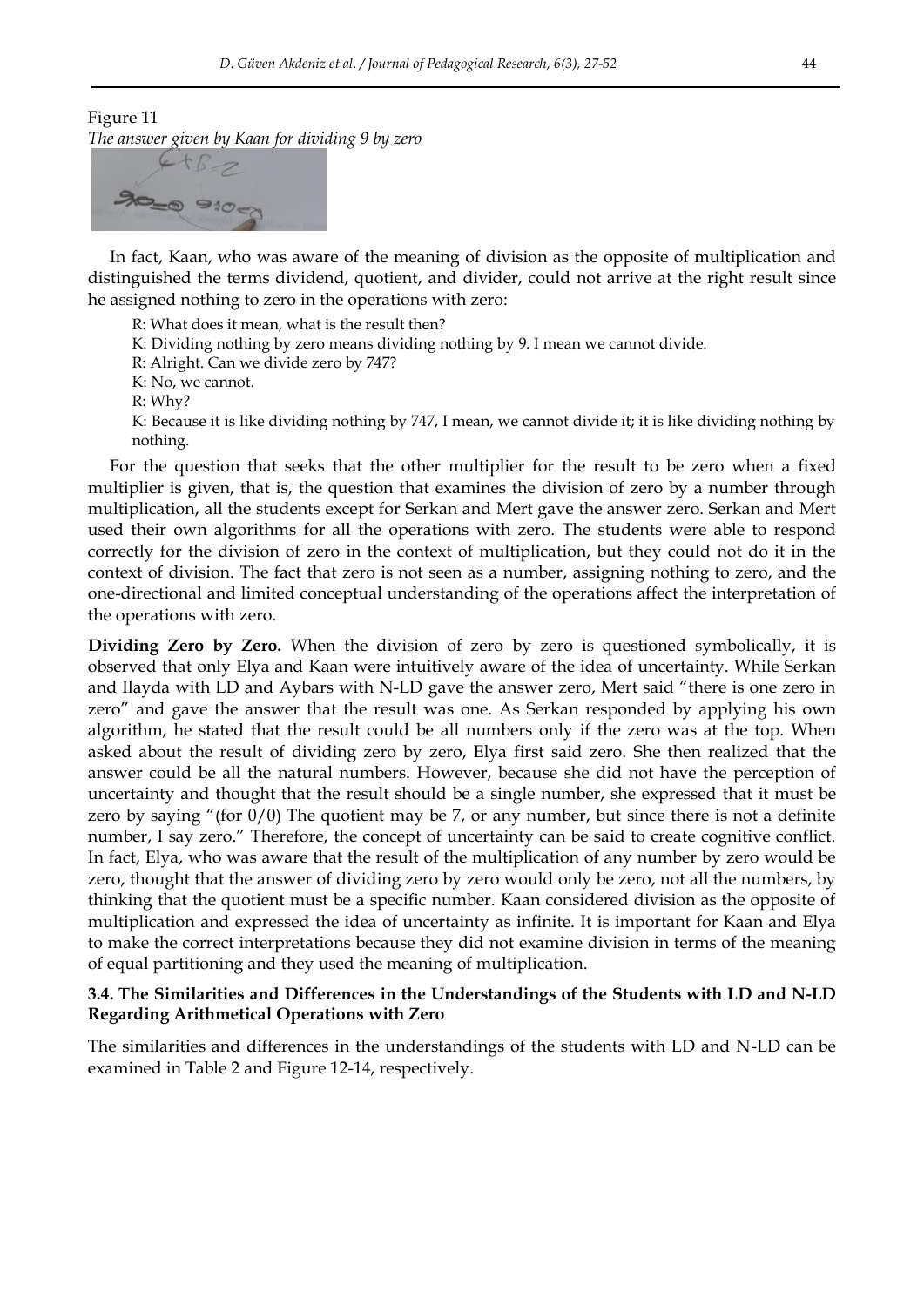Table 2

| Zero in addition and subtraction  | Zero in multiplication            | Zero in division                 |
|-----------------------------------|-----------------------------------|----------------------------------|
| In the context of a problem, they | In the context of a problem, they | In the context of a problem, the |
| assign zero to nothing.           | assign zero to nothing.           | division of zero by a number,    |
| They could not interpret that     | They could not make sense of      | they assign zero to nothing      |
| zero is an identity element.      | the feature of zero as the        | (equal partitioning).            |
|                                   | absorbing element.                | In the symbolic context the      |
|                                   |                                   | division of zero by a number     |
|                                   |                                   | their answer is zero.            |

*The similarities in the understandings of students regarding the four operations with zero* 

As a result of the findings in the context of a problem in addition and subtraction, multiplication, and *division of zero by a number* all students including Mert and Serkan, who had significant misconceptions in the symbolic application of the basic arithmetic operations, responded correctly to the daily life problems requiring the operations. Moreover, in the symbolic context of the division of zero by a number the interpretations of the students depended on the division algorithm. The students except for Kaan with N-LD thought that "there could be no number in zero" and so their answer was zero. Kaan was aware of the division algorithm process but he assigned nothing to zero. Consequently, his answer was zero. In addition, no student was able to make sense of the fact that zero is an identity element; also in multiplication no student was able to make sense of the fact that zero is an absorbing element.

#### Figure 12





It is noteworthy that in the addition, subtraction, and multiplication Mert and Serkan with LD had different understandings and different algorithms that they had constructed by ignoring the commutative property of addition (see Figure 12 and Figure 13). It is also stated in the literature that students with LD are not aware of the commutative property of addition (e.g., Gersten et al., 2005; Gersten et al., 2008). They assigned their knowledge for the addition and subtraction with other numbers to zero and had different approaches to addition and subtraction with zero. Kaan and Aybars with N-LD and Ilayda with LD assigned zero to nothing in the addition and subtraction operations (see Figure 12). It is noteworthy that among the students who did not see zero as a number and thus assigned nothing to zero, Elya with N-LD and Serkan with LD had the same insights in the symbolic context (see Figure 12). In addition, Ilayda's assigning nothing to zero in the symbolic context attributed this to not to assigning a value to zero.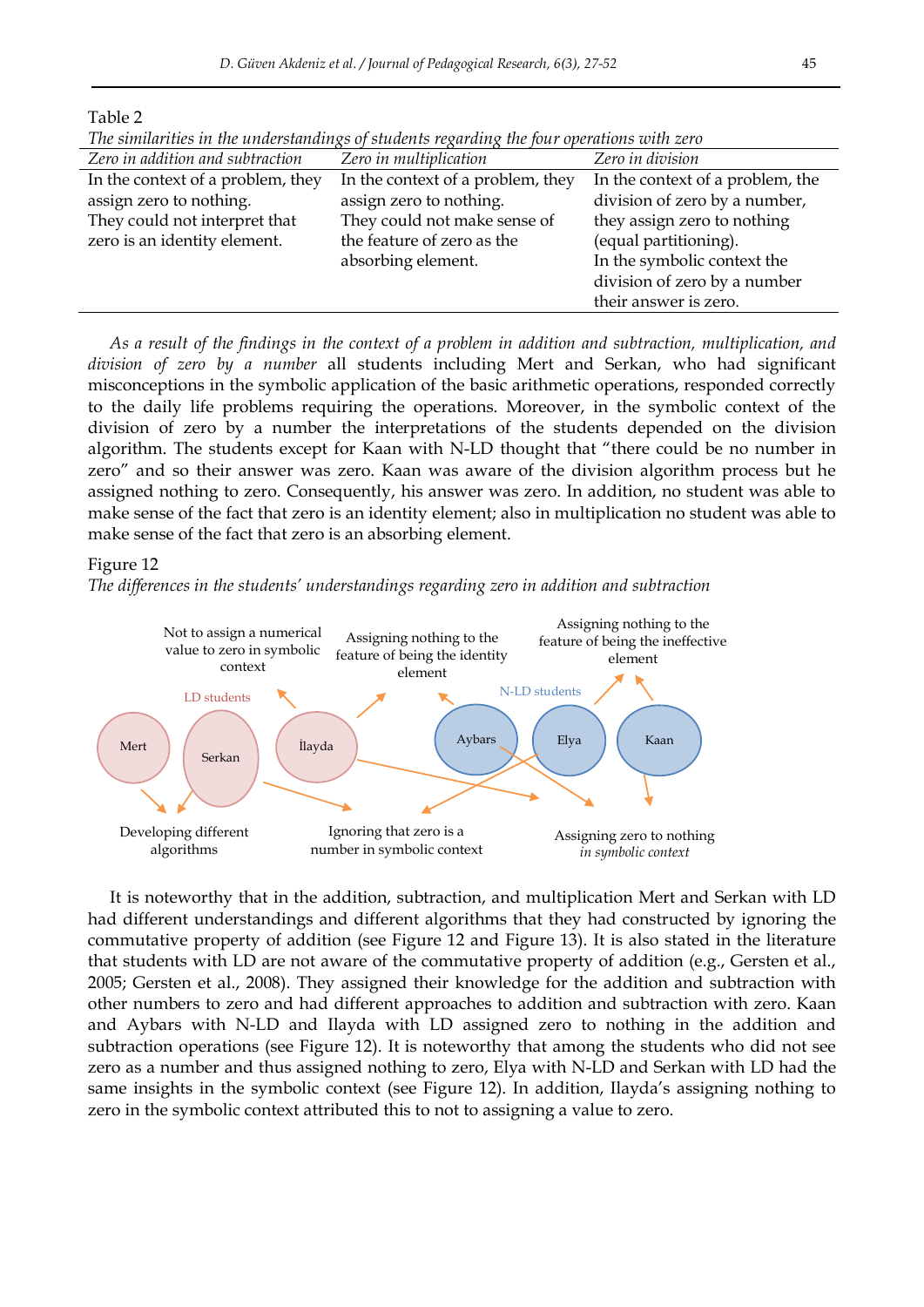

Figure 14 *The differences in the students' understandings regarding zero in division*



In the context of the problem, the students arrived at the result zero by assigning zero to nothing in the division of zero by a number (see Table 2). That is, they assigned zero to something that does not exist by interpreting the equal partitioning meaning of division, and found zero by obtaining nothing as a result of partitioning something that does not exist. The students were aware that the number cannot be divided by zero. However, in terms of limit, they, except Mert, could not comment on the division of a number by zero and its results (see Figure 14). This may be due to the fact that the students do not find the 0-unit ruler meaningful. Nevertheless, Mert associated partitioning the height of the door with a zero-unit ruler by obtaining microscopic fragments by considering physics and biology. Thus, he could evaluate the result by perceiving the division of a number by zero with its limit meaning. This interpretation is noteworthy for a student with LD.

Three different situations have emerged as a result of a direct examination of how the students will be able to interpret that the division of a number by zero is undefined except for the limit meaning. Each case was observed for two students with LD and N-LD. However, although the results achieved by the students were the same, their justifications varied. Mert with LD, who concluded that the division of a number by zero results in the number itself, justified this result by considering that zero exists in a number as much as the number, while Aybars with N-LD indicated that zero had no meaning in the division of a number by zero by assigning nothing to zero and the result would be that number. He could not comment on the division of a number by zero in the symbolic context as he did in the context of the problem. The students assigned nothing to zero in the division operation, but they also differed in their interpretation and achieved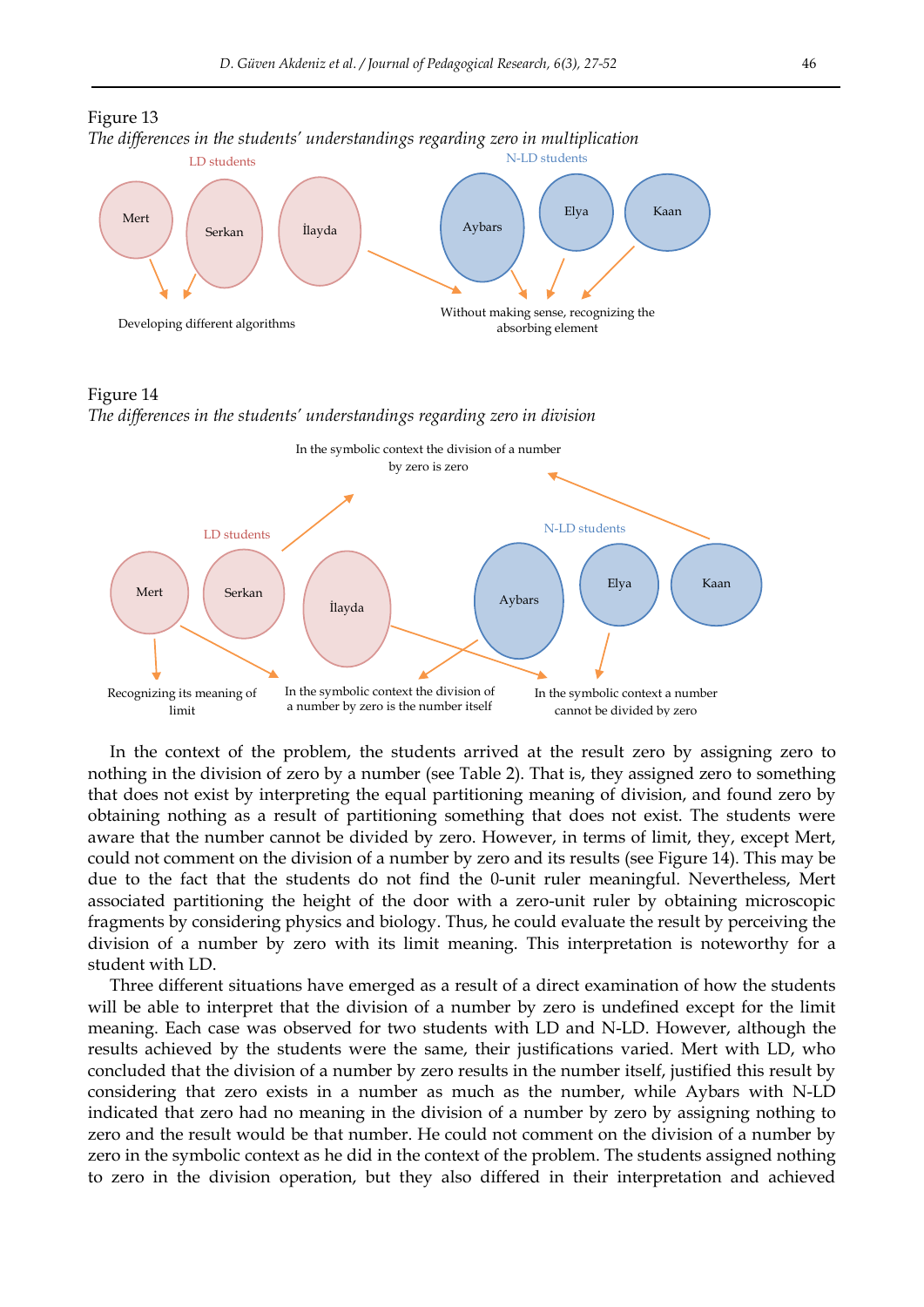different results. Although both Aybars and Kaan assigned nothing to zero in the division operation, the results they obtained were different. Only Elya and Ilayda indicated that the ordinary algorithm could not be applied to the fact that a number could not be divided by zero. However, it was only Elya with N-LD who could justify it with the inversion of the multiplication operation. Students who could not answer (except Elya) when they were asked to divide a number by zero could not make sense of the fact that the number could not be divided by zero, while students other than Serkan with LD replied that there could not be such a multiplier when investigating the division of a number by zero by questioning the lost multiplier in the context of repetitive addition. When asked by associating with the multiplication operation, the students, except for Mert and Serkan, concluded that such a process could not be carried out. As Mert and Serkan used their own algorithms, it is not surprising that they arrived at these answers. Because the students' algorithms were different, this question did not create perceptions the same as those of the other students in the symbolic context for them. Because Mert and Serkan with LD had their own different understanding and algorithms, the questions asked according to the ordinary algorithm were meaningless for the students in some cases. However, in particular, Serkan is consistent in his own logic and in his responses within his algorithm. Among all participants, the most consistent student is Serkan. Although his algorithm is contrary to the known one and in a rote fashion, it is noteworthy that Serkan always shows consistency.

The division operations in which zero is involved do not contain a satisfactory arithmetical response allowing the possibility of dealing with an abstract mathematical idea that is accessible to everyone independent of the mathematical background and questionable within a reasonable time (Crespo & Nicol, 2006). In this context, the understandings of students with LD and N-LD are investigated with the same questions with the idea that the students' perceptions of zero can be evaluated independently of their mathematical backgrounds in the clinical interviews. The division of zero by zero, of a number by zero, and of zero by a number, that is, zero as the quotient, dividend, or divider, are all examined. In the division operations where zero is included, the basic categories are referring to division as the opposite of multiplication or to equal partitioning, interpreting zero as nothing, the missing multiplier, or the number of dividers in the dividend in the division algorithm. Students' understanding of the operations in the symbolic context often varies between the LD and N-LD student groups. There is a heterogeneous distribution of students' understandings of the division by zero due to both the reflections of their conception of the nature of zero and the difficulty of division by zero. When division involving zero was asked about in the context of repetitive addition and multiplication, all the students, except for Serkan and Mert with LD, gave the correct answer. This situation is apparently caused by the different algorithms developed by Serkan and Mert regarding addition and multiplication. In this context, while all the students except for Serkan and Mert were aware that division of a number by zero is undefined except for the limit meaning, only Mert obtained infinity in terms of limit.

## **4. Discussion, Conclusion and Recommendations**

The current study investigates the similarities and differences between the understandings of students with LD and N-LD of zero in operations. In basic arithmetic operations, zero resulted in very different insights from other numbers. This was true for all students with LD in all four operations, but was more apparent in the multiplication and division operations for students with N-LD. It is observed that the fact that zero is not seen as a number, nothing is assigned to zero, and the conceptual understandings regarding the operations are generally one-way or limited (not being aware of the interrelation with operations) affects and even complicates the interpretation of operations with zero. It is already indicated in the literature that the most common misconception is related to zero not being a number and assigning nothing to zero (e.g., Reys & Grouws, 1975; Russell & Chernoff, 2011). It appears that the students' limitation of reasoning with the algorithms they have learned and their overgeneralization of these features of the algorithms limit their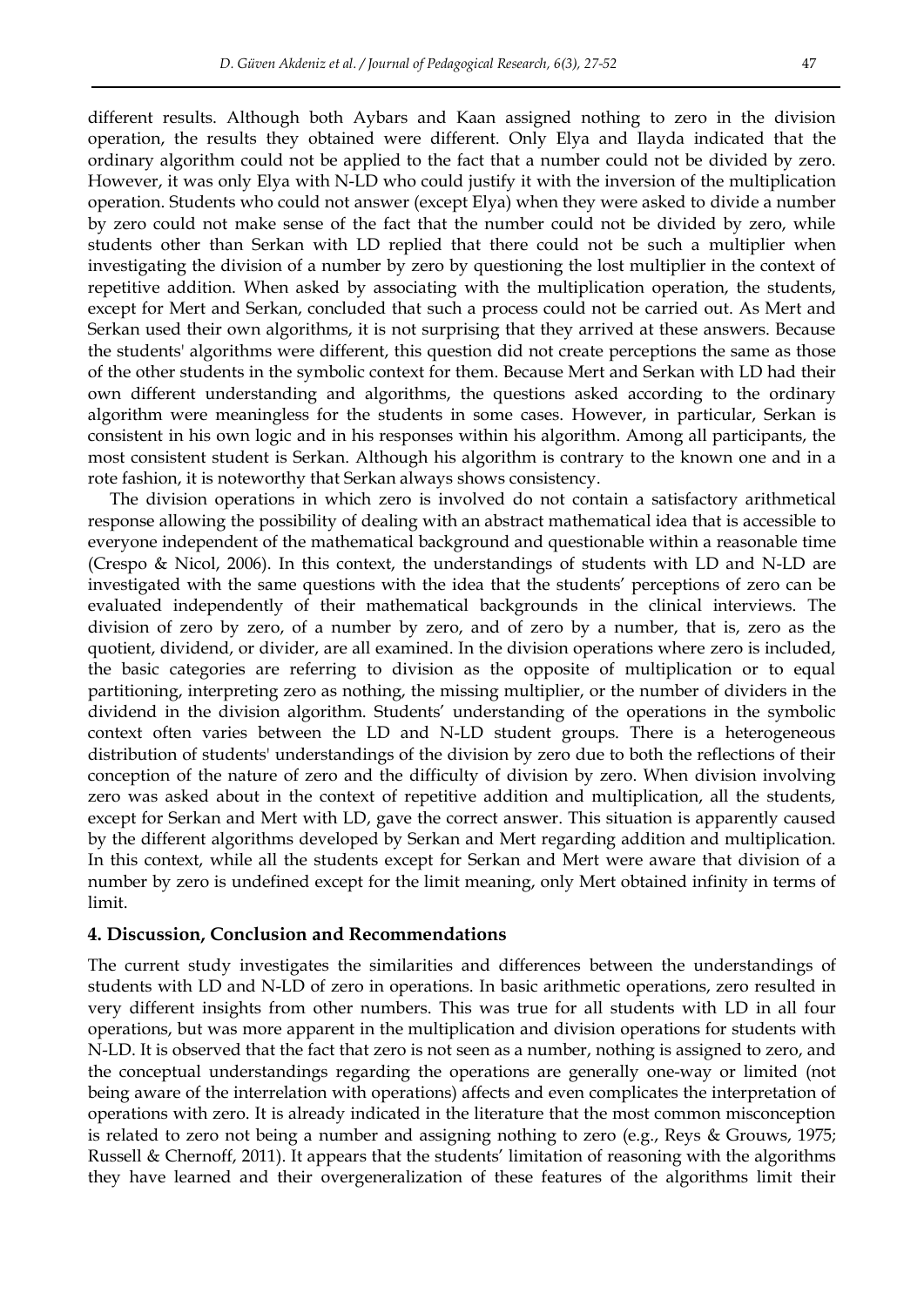interpretation of the place of zero in operations. Therefore, due to the nature of zero, students' understandings of the assignment of nothing to zero and of zero to nothing are reflected in their perceptions about the division operation. In the present study, which concluded that students' understandings about zero are different from those about other numbers, and even some students do not see it as a number, all the students with LD and N-LD had difficulty in all the operations with zero. Similarly, Grouws and Reys (1975) also stated in their study with  $4<sup>th</sup>$ , 6<sup>th</sup>, and 7<sup>th</sup> grade students that all division operations involving zero were difficult for students.

It is seen that the students could not interpret the limit meaning of zero in the division operation even in the context of the problem, but they could understand that it is impossible to divide a number by zero other than with the limit meaning. It appears that the students misinterpreted the division process involving zero because they were searching for the number of the dividers in the dividend in a division operation. In the same vein, related studies also found that students, teacher candidates, and even teachers mostly looked for the number of dividers in the dividend in division operations with zero (Ball, 1990; Reys & Grouws, 1975; Tirosh, 2002; Wheeler & Feghali, 1983). Tsamir and Tirosh (2002) provided an effective explanation for this:

―Division by zero is usually the first undefined mathematical operation that students encounter during their school studies. Clearly, the mere existence of an undefined mathematical term violates the intuitive, numeric-answer belief. Adherence to this belief might result in assigning numerical values to expressions involving division by zero." (Tsamir & Tirosh, 2002, p. 332)

Students were able to intuitively access the concepts of unidentifiability and uncertainty when they addressed the division operation as the opposite of the multiplication operation, not only in terms of equal partitioning. As aforementioned, this is an example of the fact that zero is not seen as a number and the conceptual understanding of the operations is one-way and limited. The limiting of students' thinking by algorithms and their overgeneralization of the features related to these algorithms limit their interpretation of the place of zero in operations. Therefore, we can see the importance of employing operations with various meanings and interpretations in teaching (e.g., repetitive addition, lost multiplier, in the context of a problem context, and a symbol) and emphasizing the relationships between the operations.

In the statements they made about the role of zero in multiplication, the students only used words such as "swallowing" and "eating". None of the participants could conceptually explain why zero is the absorbing element based on the repetitive addition interpretation of multiplication. It is thought that this expression causes the student to construct different insights regarding the multiplication operation instead of focusing on its features. In fact, the name given to this feature is thought not to reflect the conceptual meaning of the feature. This name may confuse children. It is suggested that the role of zero in multiplication needs to be explained with justifications. For this reason, the mathematical meaning of multiplication by zero should be presented first and then this feature should be introduced.

Considering the reasons the LD students developed different algorithms, it was seen that there were times when the students were unable to make sense of a sentence as a whole (Namkung & Peng, 2018; Pierangelo & Giuliani, 2006), and there were differences in the verbal auditory perceptions of students (for instance, to the question "if I have no eggs in four baskets, how many eggs do I have?", giving the answer "4 plus 4 is  $8$ ", or perceiving the expression 0-unit as zero one). Therefore, the different interpretations of these students due to their problems with verbal auditory perceptions may cause different perceptions, and the search for logic of the mind may be directed towards developing a consistent algorithm. In the same vein, Hunt and Empson (2014) stated that students with LD can develop their own strategies to understand fractions. The possible reasons why students interpret zero in terms of its place at the top or bottom in this way in their wrong algorithms of the operations may be due to the expressions such as "For 20-3, we cannot subtract three from zero; therefore, we take ten from here". In line with this, the students confused multiplication and subtraction as terms. Therefore, as it should be considered that students with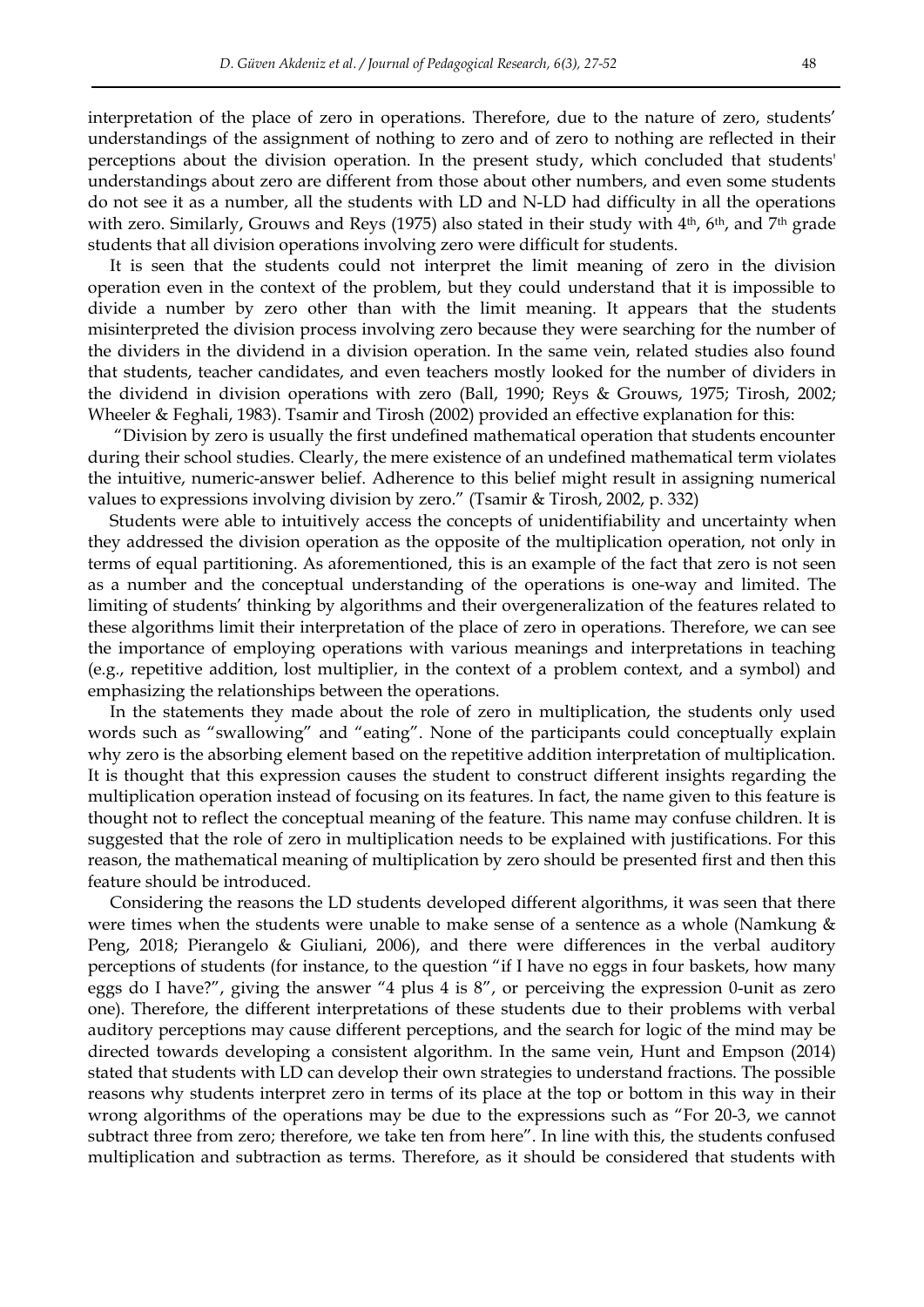LD can even misinterpret the correct words, it can be useful for teachers to pay more attention to the words they choose when teaching these students and not to use misleading language.

The present study shows that although understandings of LD students are beyond the known ones, they may have similar ways of thinking. It is noteworthy that various algorithms of LD students regarding the operations of addition, subtraction, and multiplication are only valid for operations with zero. With other numbers, they perform the operations correctly up to a certain place. Similarly, Clements and Sarama (2009) state that children think in different ways about zero and create special rules for this exceptional number. Therefore, our study examining students' perceptions of the concept of zero has led to the emergence of these different algorithms of the students with LD. This could also be an example of the different nature of zero and different perceptions of zero from those of other numbers. In this context, it is important to consider teaching zero with the conceptual reasons underlying the operations by emphasizing that zero is a number, the commutative property of the addition operation, and the repetitive addition meaning of the multiplication operation.

In the present study, with an in-depth examination, the existence of different algorithms developed by LD students for addition, subtraction, and multiplication was determined. The generalizability of this finding can be examined by a study with a large group of students. In this way, it is thought that ideas and clues can be obtained about the mathematical thinking systems and perceptions of LD students, and why these students, who are known to have problems with the four operations, have problems at this point. In addition, based on the findings about division by zero in the study, it is thought that it is important to examine the reasoning of the challenging concepts of mathematics such as infinity and limit in accordance with the level of the student, in terms of showing the boundaries of the mathematical thinking of LD students.

**Author contributions:** Dilşad Güven Akdeniz: Data Collection, Data Analysis, Conceptualization, Methodology, Writing- original draft, Writing – reviewing, Editing. Esra Selcen Yakıcı Topbaş: Data Collection, Data Analysis, Conceptualization, Methodology, Editing. Ziya Argün: Supervision. All authors agreed with the results and conclusions.

**Funding:** No funding source is reported for this study.

**Declaration of interest:** No conflict of interest is declared by authors.

## **References**

- American Psychiatric Association. (2013). *Diagnostic and statical manual of mental disorders: DSM-5.* American Psychiatric Association.
- Andersson, U., & Östergren, R. (2012). Number magnitude processing and basic cognitive functions in children with mathematical learning disabilities. *Learning and Individual Differences*, *22*(6), 701-714. <https://doi.org/10.1016/j.lindif.2012.05.004>
- Ball, D. L. (1990). Prospective elementary and secondary teachers' understanding of division. *Journal for Research in Mathematics Education, 21*(2), 132-144. <https://doi.org/10.5951/jresematheduc.21.2.0132>
- Blake, R., & Verhille, C. (1985). The story of 0. *For the Learning of Mathematics, 5*(3), 35-47.
- Boyer, C. B., & Merzbach, U. C. (2011). *A history of mathematics*. John Wiley & Sons.
- Catterall, R. (2006). *Exploring children's conception of zero* [Doctoral dissertation]. Sheffield Hallam University.
- Clements, D. H., & Sarama, J. (2009). *Learning and teaching early math: The learning trajectories approach.* Routledge.
- Council for Exceptional Children. (n.d.). *Individuals with Disabilities Education Act 2004*. Retrieved from [https://sites.ed.gov/idea/building-the-legacy-idea-2004/#bs\\_tab150290691146380,citem\\_3dad-0f9e](https://sites.ed.gov/idea/building-the-legacy-idea-2004/#bs_tab150290691146380,citem_3dad-0f9e)
- Crespo, S., & Nicol, C. (2006). Challenging preservice teachers' mathematical understanding: The case of division by zero. *School Science and Mathematics, 106*(2), 84-97. [https://doi.org/10.1111/j.1949-](https://doi.org/10.1111/j.1949-8594.2006.tb18138.x) [8594.2006.tb18138.x](https://doi.org/10.1111/j.1949-8594.2006.tb18138.x)
- Duncan, H. F. (1971). Division by Zero. *Arithmetic Teacher, 18*(6), 381-382.
- Gallardo, A., & Hernández, A. (2005). The duality of zero in the transition from arithmetic to algebra*. International Group for the Psychology of Mathematics Education, 3*, 17-24.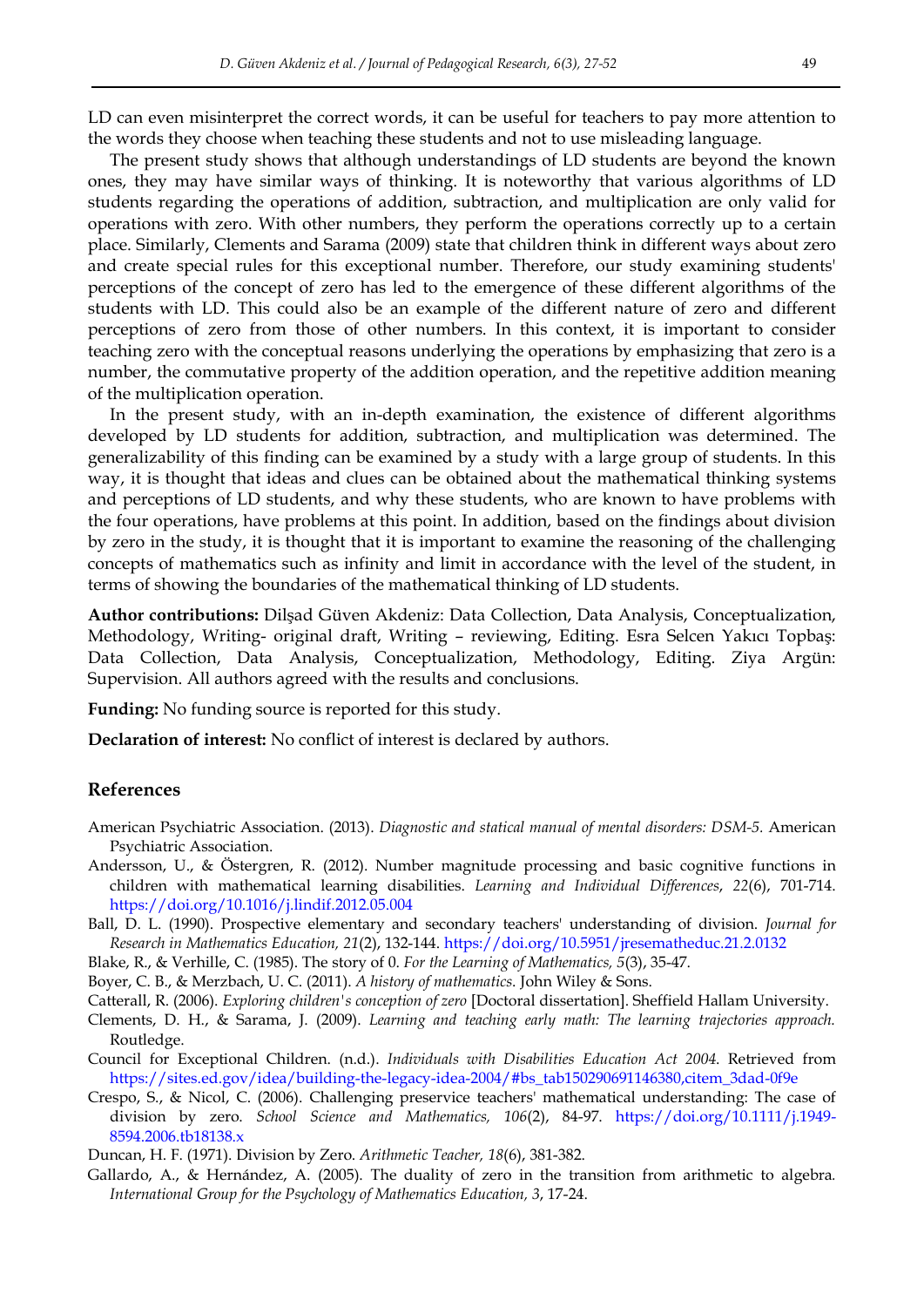- Gallardo, A., & Hernández, A. (2006). The zero and negativity among secondary school students. In J. Novotna, H. Moraova, M. Kratka, & N. Stehlikova (Eds.), *Proceedings of the 30 th Conference of the International Group for the Psychology of Mathematics Education* (pp. 153-160). PME.
- Geary, D. C. (1990). A componential analysis of an early learning deficit in mathematics. *Journal of Experimental Child Psychology*, *49*(3), 363-383. [https://doi.org/10.1016/0022-0965\(90\)90065-G](https://doi.org/10.1016/0022-0965(90)90065-G)
- Gersten, R., Chard, D. J., Jayanthi, M., Baker, S. K., Morphy, P., & Flojo, J. (2008). Mathematics instruction for students with learning disabilities or difficulty learning mathematics: A synthesis of the intervention research. Retrieved from *Center on Instruction*. <http://www.centeroninstruction.org/files/Teaching%20Math%20to%20SLD%20Meta-analysis.pdf>
- Gersten, R., Jordan, N. C., & Flojo, J. R. (2005). Early identification and interventions for students with mathematics difficulties. *Journal of Learning Disabilities*, *38*(4), 293-304. <https://doi.org/10.1177/00222194050380040301>
- Goldman, S. R., Pellegrino, J. W., & Mertz, D. L. (1988). Extended practice of basic addition facts: Strategy changes in learning-disabled students. *Cognition and Instruction*, *5*(3), 223-265. [https://doi.org/10.1207/s1532690xci0503\\_2](https://doi.org/10.1207/s1532690xci0503_2)
- Grouws, D. A., & Reys, R. E. (1975). Division involving zero: An experimental study and its implications. *Arithmetic Teacher, 22*(1), 74-80.
- Gullberg, J. (1997). *Mathematics: from the birth of numbers*. Norton & Company.
- Güven Akdeniz, D., & Argün, Z. (2021). Learning trajectory of a student with learning disabilities for the concept of length: A teaching experiment. *The Journal of Mathematical Behavior, 64*, 100915. <https://doi.org/10.1016/j.jmathb.2021.100915>
- Güven, N., & Argün, Z. (2018). Width, length, and height conceptions of students with learning disabilities*. Issues in Educational Research, 28*(1), 77-98. <https://doi/10.3316/437830316660646>
- Hunt, J. H., & Empson, S. B. (2015). Exploratory study of informal strategies for equal sharing problems of students with learning disabilities. *Learning Disability Quarterly, 38*(4), 208-220. <https://doi.org/10.1177/0731948714551418>
- Hunting, R. P. (1997). Clinical interview methods in mathematics education research and practice. *The Journal of Mathematical Behavior, 16*(2), 145-165. [https://doi.org/10.1016/S0732-3123\(97\)90023-7](https://doi.org/10.1016/S0732-3123(97)90023-7)
- Inhelder, B., & Piaget, J. (1969). *The psychology of the child.* Basic Books.
- Joseph, G. G. (2008). A brief history of zero. *Iranian Journal for the History of Science, 6*, 37-48
- Judge, S., & S. M. Watson (2011). Longitudinal outcomes for mathematics achievement for students with learning disabilities. *The Journal of Educational Research 104*(3), 147-157. <https://doi.org/10.1080/00220671003636729>
- Levenson, E., Tsamir, P., & Tirosh, D. (2007). Neither even nor odd: Sixth grade students' dilemmas regarding the parity of zero. *The Journal of Mathematical Behavior, 26*(2), 83-95. <https://doi.org/10.1016/j.jmathb.2007.05.004>
- Lewis, K. E. (2014). Difference not deficit: Reconceptualizing mathematical learning disabilities. *Journal for Research in Mathematics Education, 45*(3), 351-396. <https://doi.org/10.5951/jresematheduc.45.3.0351>
- Mejias, S., Mussolin, C., Rousselle, L., Grégoire, J., & Noël, M. P. (2012). Numerical and nonnumerical estimation in children with and without mathematical learning disabilities. *Child Neuropsychology*, *18*(6), 550-575. <https://doi.org/10.1080/09297049.2011.625355>
- Merritt, D. J., & Brannon, E. M. (2013). Nothing to it: Precursors to a zero concept in preschoolers. *Behavioural Processes, 93*, 91-97. <https://doi.org/10.1016/j.beproc.2012.11.001>
- Miles, M. B., & Huberman, A. M. (1994). *An expanded sourcebook qualitative data analysis* (2nd. ed.). Sage.
- Ministry of National Education (MoNE). (2006). *Özel eğitim hizmetleri yönetmeliği*. [Special education services regulation] Retrieved from [https://orgm.meb.gov.tr/meb\\_iys\\_dosyalar/2006\\_10/10111226\\_ozel\\_egitim\\_hizmetleri\\_yonetmeligi\\_so](https://orgm.meb.gov.tr/meb_iys_dosyalar/2006_10/10111226_ozel_egitim_hizmetleri_yonetmeligi_son.pdf)

[n.pdf](https://orgm.meb.gov.tr/meb_iys_dosyalar/2006_10/10111226_ozel_egitim_hizmetleri_yonetmeligi_son.pdf)

- Ministry of National Education (MoNE). (2018). *Matematik dersi öğretim programı (İlkokul ve ortaokul 1, 2, 3, 4, 5, 6, 7 ve 8. sınıflar)* [Mathematics Teaching Program (1st-8th grades)]. Author.
- Namkung, J., & Peng, P. (2018). Learning disabilities. In B. B. Frey (Ed.), *The Sage Encyclopedia of Educational Research, Measurement, and Evaluation* (pp. 243-278). Sage.
- Nath, R. (2012). A brief history of zero. *Dream 2047, 14*(8), 38-39.
- Piazza, M., Facoetti, A. Trussardi, A. N., Berteletti, I., Conte, S., Lucangeli, D., … Zorzi, M. (2010). Developmental trajectory of number acuity reveals a severe impairment in developmental dyscalculia. *Cognition, 116*, 33–41. <https://doi.org/10.1016/j.cognition.2010.03.012>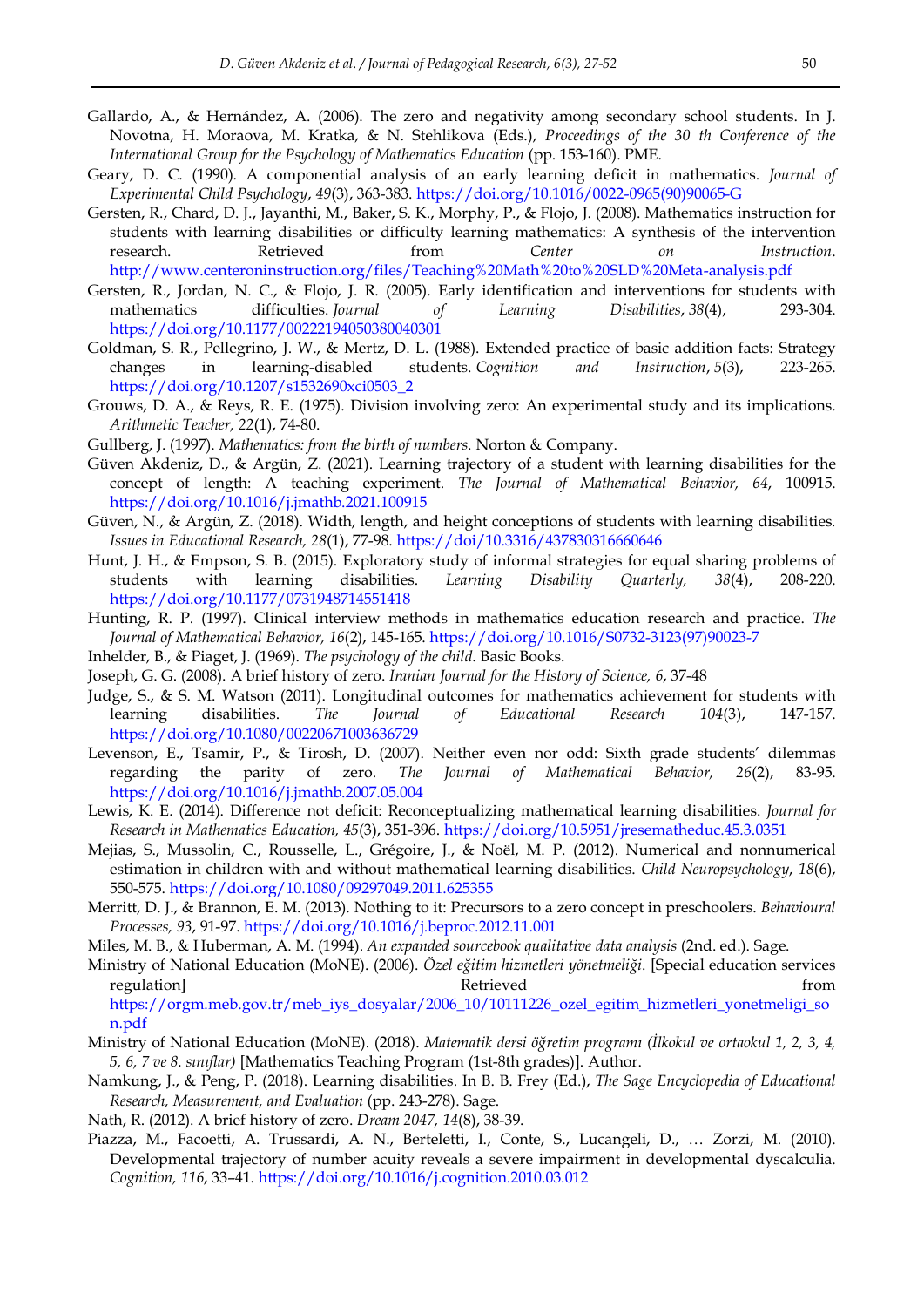- Pierangelo, R., & Giuliani, G. A. (2006). *Learning disabilities: A practical approach to foundations, assessment, diagnosis, and teaching*. Pearson College Division.
- Quinn, R. J., Lamberg, T. D., & Perrin, J. R. (2008). Teacher perceptions of division by zero. *The Clearing House: A Journal of Educational Strategies, Issues and Ideas, 81*(3), 101-104. <https://doi.org/10.3200/TCHS.81.3.101-104>
- Reys, R. E. (1974). Division by zero: An area of needed research. *Arithmetic Teacher, 21*, 153-157.
- Reys, R. E., & Grouws, D. A. (1975). Division involving zero: Some revealing thoughts from interviewing children. *School Science and Mathematics, 75*(7), 593-605. [https://doi.org/10.1111/j.1949-](https://doi.org/10.1111/j.1949-8594.1975.tb09861.x) [8594.1975.tb09861.x](https://doi.org/10.1111/j.1949-8594.1975.tb09861.x)
- Russell, G., & Chernoff, E. J. (2011). Seeking more than nothing: Two elementary teachers' conceptions of zero. *The Mathematics Enthusiast, 8*(1), 77-112.
- Sarama, J., & Clements, D. H. (2009). *Early childhood mathematics education research: Learning trajectories for young children.* Routledge.
- Schoenfeld, A. (1994). Reflections on doing and teaching mathematics. In A. Schoenfeld (Ed.), *Mathematical Thinking and Problem Solving* (pp. 53-72). Lawrence Erlbaum Associates.
- Seife, C. (2000). *Zero: The biography of a dangerous idea*. Penguin.
- Sen, S. K., & Agarwal, R. P. (2015). *Zero: a landmark discovery, the dreadful void, and the ultimate mind*. Academic Press.
- Siegler, R. S., & Shrager, J. (1984). Strategy choice in addition and subtraction: How do children *know* what to do? In C. Sophian (Ed.), *Origins of Cognitive Skills* (pp. 229–293). Erlbaum.
- Stake, R. (1995). *The art of case study research*. Sage.
- Tsamir, P., & Sheffer, R. (2000). Concrete and formal arguments: The case of division by zero. *Mathematics Education Research Journal, 12*(2), 92-106. <https://doi.org/10.1007/BF03217078>
- Tsamir, P., & Tirosh, D. (2002). Intuitive beliefs, formal definitions and undefined operations: Cases of division by zero. In G. C. Leder, E. Pehkonen, & G. Törner (Eds.), *Beliefs: A hidden variable in mathematics education?* (pp. 331-344). Springer.
- Tsamir, P., Sheffer, R., & Tirosh, D. (2000). Intuitions and undefined operations: The cases of division by zero. *Focus on Learning Problems in Mathematics, 22*(1), 1-16.
- Watson, J. M. (1991). Models to show the ımpossibility of division by zero. *School Science and Mathematics, 91*(8), 373-76. <https://doi.org/10.1111/j.1949-8594.1991.tb12123.x>
- Wellman, H. M., & Miller, K. F. (1986). Thinking about nothing: Development of concepts of zero. *British Journal of Developmental Psychology, 4*(1), 31-42. <https://doi.org/10.1111/j.2044-835X.1986.tb00995.x>
- Wheeler, M. M., & Feghali, I. (1983). Much ado about nothing: Preservice elementary school teachers' concept of zero*. Journal for Research in Mathematics Education, 14*(3), 147-155. <https://doi.org/10.2307/748378>

Yin, R. K. (2013). *Case study research: Design and methods*. Sage.

#### **Appendix 1.** Clinical Interview Form

1) I have 3 biscuits. How many biscuits will I have left if I eat them all? Number Meaning (Arithmetic function)

2) I have 3 biscuits. I pretended to eat some of them, but I didn't eat any. How many biscuits do I have left? Number Meaning (Arithmetic function)

3) I have 3 packages. There are no eggs in them. How many eggs do I have then? Number Meaning (Arithmetic function)

4) Examine the following procedures. Number Meaning (Arithmetic function)



Why were the results like this? What does zero say here? What is the function of zero?